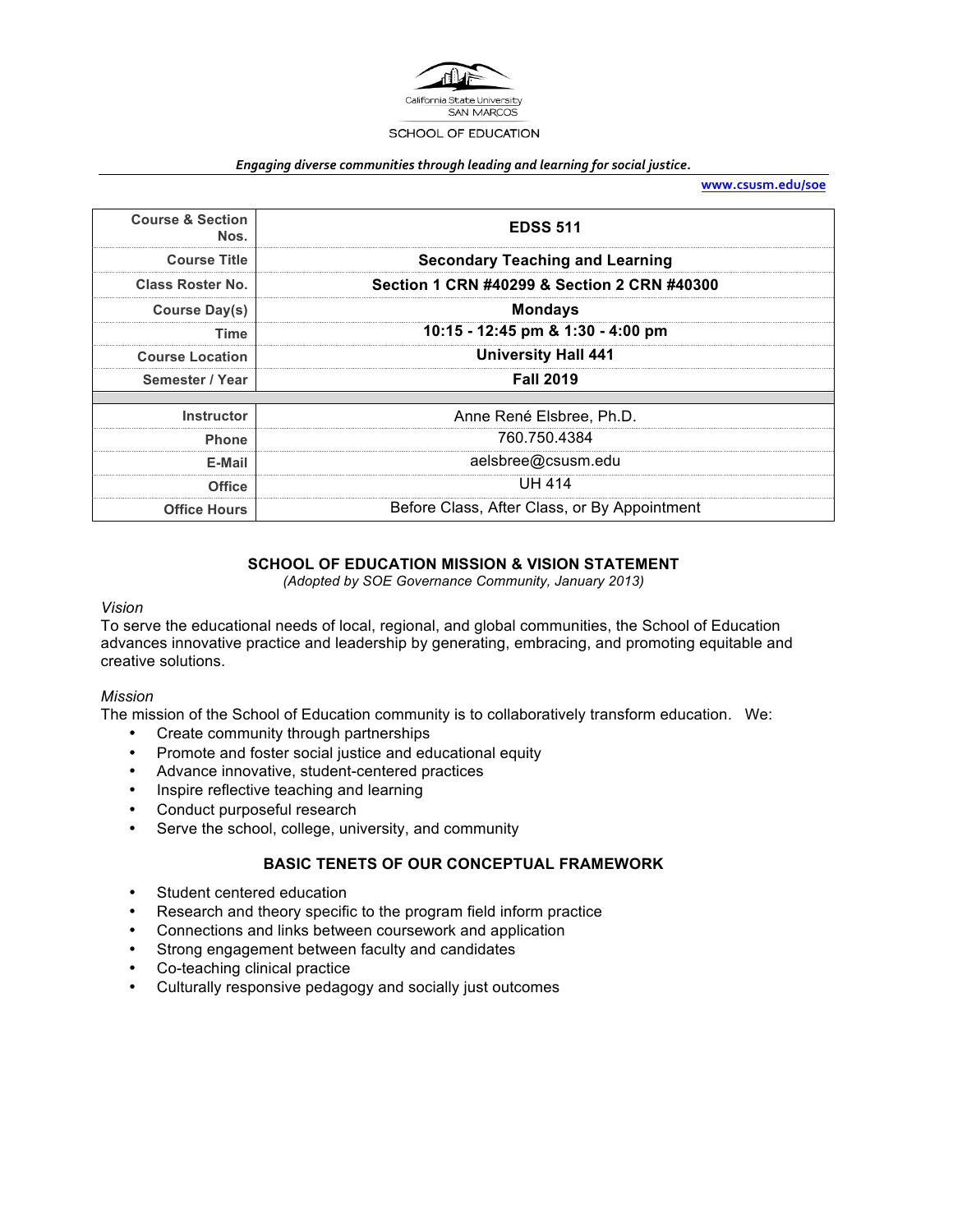# **TABLE OF CONTENTS**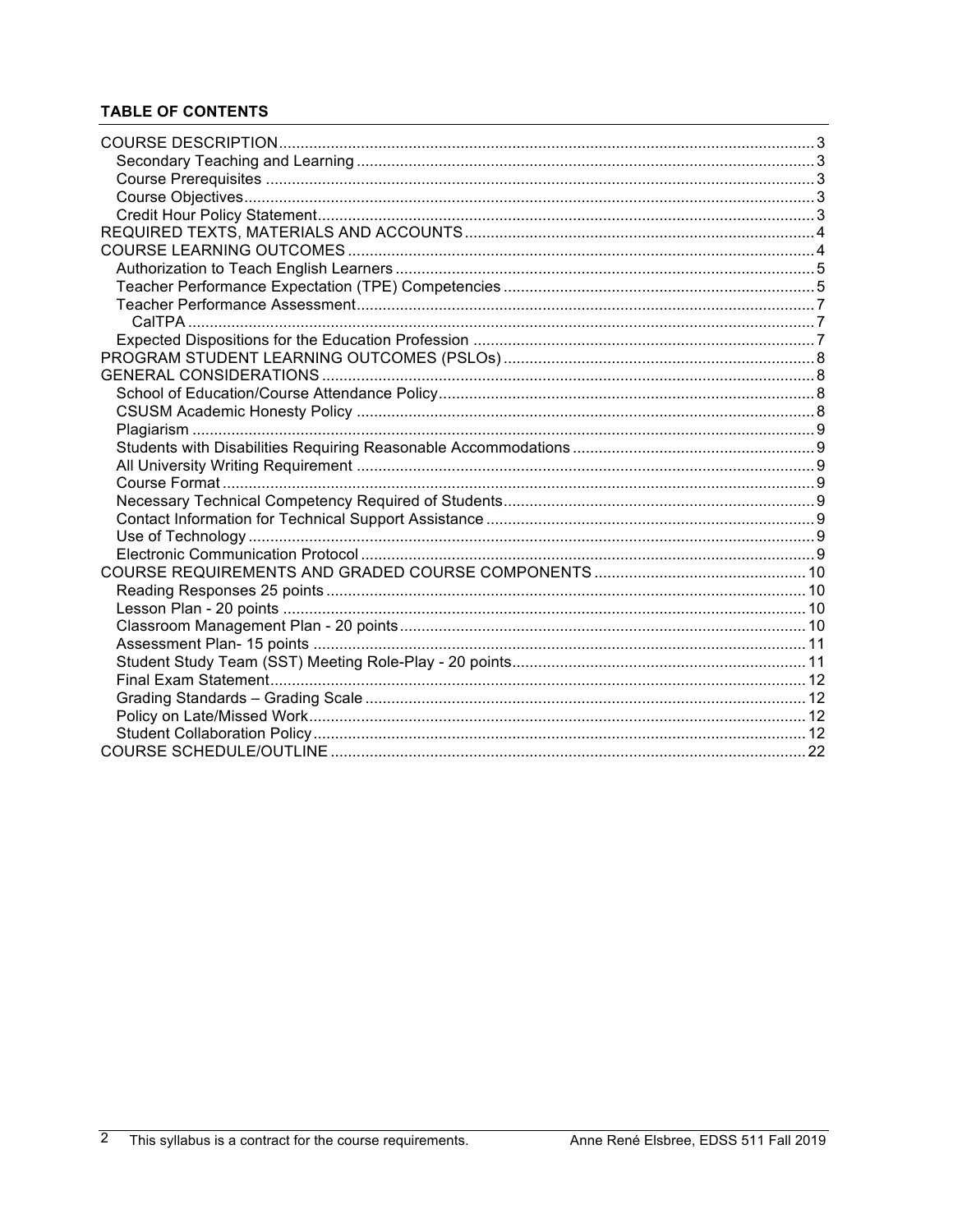## **COURSE DESCRIPTION**

## **Secondary Teaching and Learning**

Focuses on developing a preliminary understanding of learning theory and instructional practice in integrated and inclusive secondary classrooms.

## **Course Prerequisites**

Admission to the Single Subject Program, EDUC 350, EDUC 364, & EDUC 422

## **Course Objectives**

Candidates will be able to:

- 1. Communicate about achievement expectations and student progress with students and their families *Assessed by Reading Responses (TPE 1.2)*
- *2.* Create and Maintain Effective Learning Environments *Assessed by Classroom Management Plan using Self-Discipline Strategies (TPE 2) & Student Study Team (SST) Meeting Role-Play*
- 3. Plan Instruction and Design Learning Experiences for all Students *Assessed by Lesson Plan (TPE 4)*
- *4.* Assess Student Learning and use assessments to inform instruction *Assessed by Assessment Plan (TPE 5)*

## **Enduring Understanding**

*TPE 1.2 Teachers will understand how to communicate about achievement expectations and student progress with students and their families.*

*TPE 2: Teachers will understand how to create and maintain effective environments for student learning.*

*TPE 4: Teacher candidates will understand the importance to plan instruction and design learning experiences for all students.* 

*TPE 5: Teachers will understand how to meet the needs of their students by using a variety of assessment strategies.*

## **Essential Questions**

- *1. TPE 1.2 How can teachers communicate about achievement expectations and student progress with students and their families?*
- *2. TPE 2: How can teachers create and maintain effective environments for student learning?*
- *3. TPE 4: How can teachers plan instruction and design learning experiences that are developmentally appropriate for all students?*
- *4. TPE 5: How can teachers meet the needs of their students by using a variety of assessment strategies?*

## **Credit Hour Policy Statement**

Per the University Credit Hour Policy:

- Courses with face-to-face instruction (including activity and laboratory modes of instruction) must include a statement to the effect that students are expected to spend a minimum of two hours outside of the classroom each week for each unit of credit engaged in learning. (Note that for courses with a "lecture" mode of instruction over an entire semester, each unit of credit corresponds to an 'hour' of class-time and two hours of student learning outside of class. For activity and laboratory modes of instruction, depending on the particular instructional mode, each unit of credit corresponds to two or three 'hours' of class-time, and two hours of student learning outside of class.)
- Courses that are entirely on-line must describe the activities that the student will be required to complete as part of the course and indicate the expected minimum time (at least 45 hours for each unit of credit) that students will need to devote to each of these.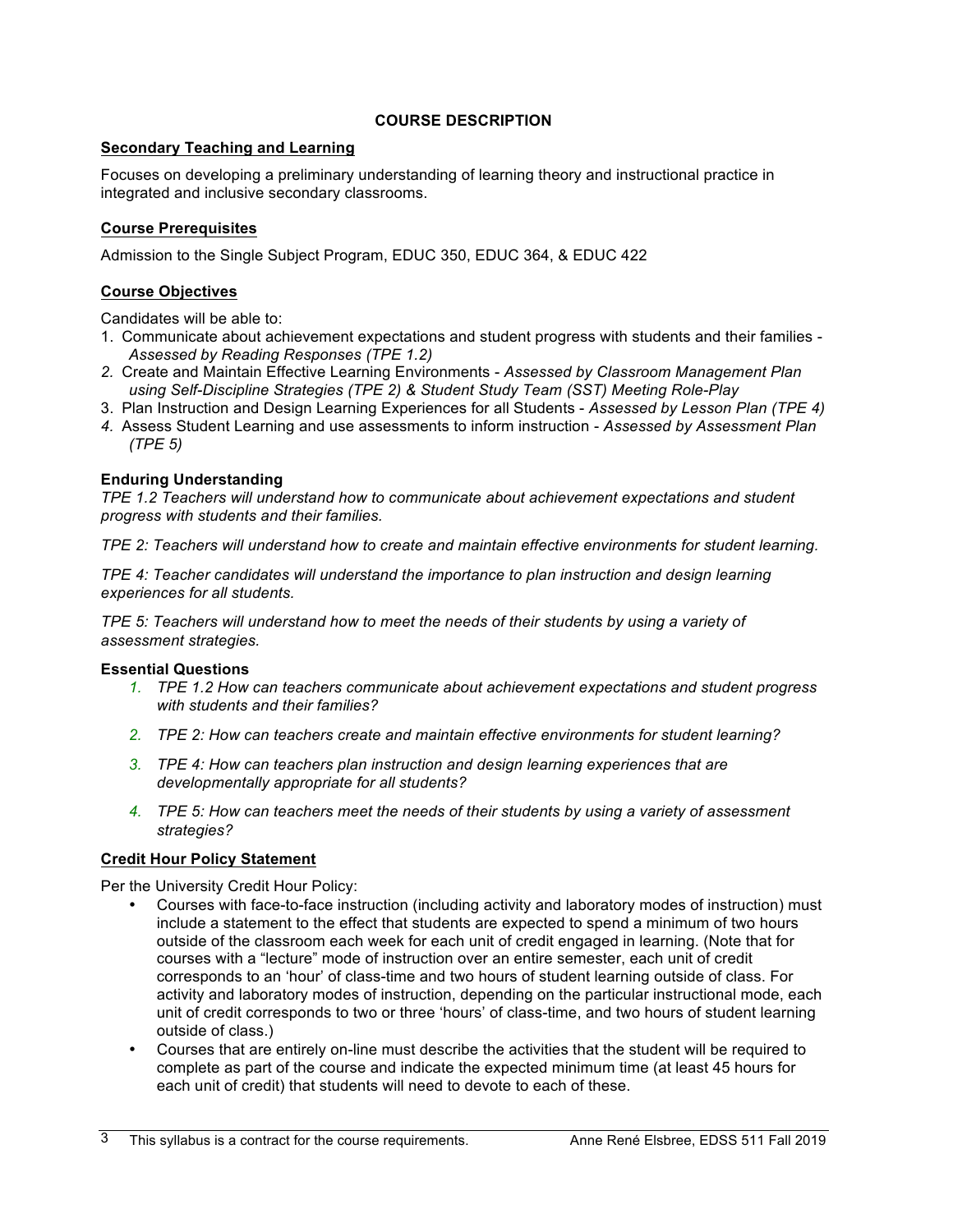- Hybrid courses must describe to students how the combination of face-to-face time, out-of-class time associated with the face-to-face sessions, and on-line work will total at least 45 hours per unit of credit.
- *EDSS 511 has 3 online sessions where all tasks must be complete to earn credit and not receive an absence, September 2nd – Labor Day, November 11th - Veteran's Day, & November 25th – Thanksgiving Week.*

## **REQUIRED TEXTS, MATERIALS AND ACCOUNTS**

This course has been CALMed (Cougars Affordable Learning Materials), meaning Anne René has chosen readings online and has purchased literature circle books on classroom management. The reading links will be provided on the weekly cougar course module.

The literature circle book on management is assigned. If you prefer to purchase your own book, you can access the details at: http://secondaryclassroommanagementplan.weebly.com/literature-circles.html All of the books were chosen because they cost less that \$25. Any edition is acceptable and can help save money. *The intention of CALM is to minimize book costs by providing free readings. EDSS 511 is designed to not cost you money to help offset the cost of your CalTPA.*

- 1. Electronic readings will be provided on the EDSS 511 cougar course each week. http://cc.csusm.edu
- 2. Single Subject Website & Links https://community.csusm.edu/course/view.php?id=5664#section-1
- 3. Taskstream Account http://www.taskstream.com

4. CalTPA Handbook

5. A Literature Circle Book available in the Kellogg Library or for under \$25.

 *One of the following books will be assigned. Bring book to class for Literature Circle Meetings.* Brackett, Marc & Kremenitzer, Janet. (2011). *Creating Emotionally Literate Classrooms: An introduction to* 

*the RULER approach to social and emotional learning.* Port Chester, NY: National Professional Resources, Inc. \$24. ISBN-13: 978-1-934032-18-3

Brendtro, Larry K., Brokenleg, Martin, & Bockern, Steve Van. (2002). *Reclaiming Youth at Risk: Our Hope for* 

*the Future.* Bloomington, IN: Solution Tree. \$25. ISBN-13: 978-1-879639-86-7

Claassen, Ron. & Claassen, Roxanne. (2008). *Discipline that Restores: Strategies to create respect, cooperation, and responsibility in the classroom.* South Carolina: Booksurge Publishing. \$19. ISBN 978-1-4196-9912-2 + Additional: *Restorative Justice in U.S. Schools: A Research Review*. (2016): file:///Users/aelsbree/Downloads/RJ%20in%20US%20schools- a%20research%20review.pdf

Denton, Paula. (1994 or 2013). *The Power of Our Words: Teacher language that helps children learn.* Turners Falls, MA: Center for Responsive Schools. \$24. ISBN – 13: 978-1892989598

Greene, Ross W. (2008 or 2015). *Lost at School: Why our kids with behavioral challenges are falling through* 

*the cracks and how we can help them.* New York, NY: Scribner. \$10. ISBN 978-1-4165-7227-5

Kohn, Alfie. (1996). *Beyond Discipline: From compliance to community.* Alexandria, VA: Association for Supervision and Curriculum Development. \$24. ISBN 0-87120-270-0

Pranis, Kay. (2005). The Little Book of Circle Processes: A new/old approach to peacemaking. The Little Books of Justice and Peacebuilding Series. Intercourse, PA: Good Books. \$6. ISBN-13: 978-1- 56148-461-4

Wong, Harry. & Wong, Rosemary T. (1991, 1998, 2001, 2009, or 2013) *The First Days of School: How to be* 

*an effective teacher. ~*\$15. Harry Wong Publications.

## **COURSE LEARNING OUTCOMES**

Candidates will be able to:

1. Communicate about achievement expectations and student progress with students and their families - Assessed by Reading Responses (TPE 1.2)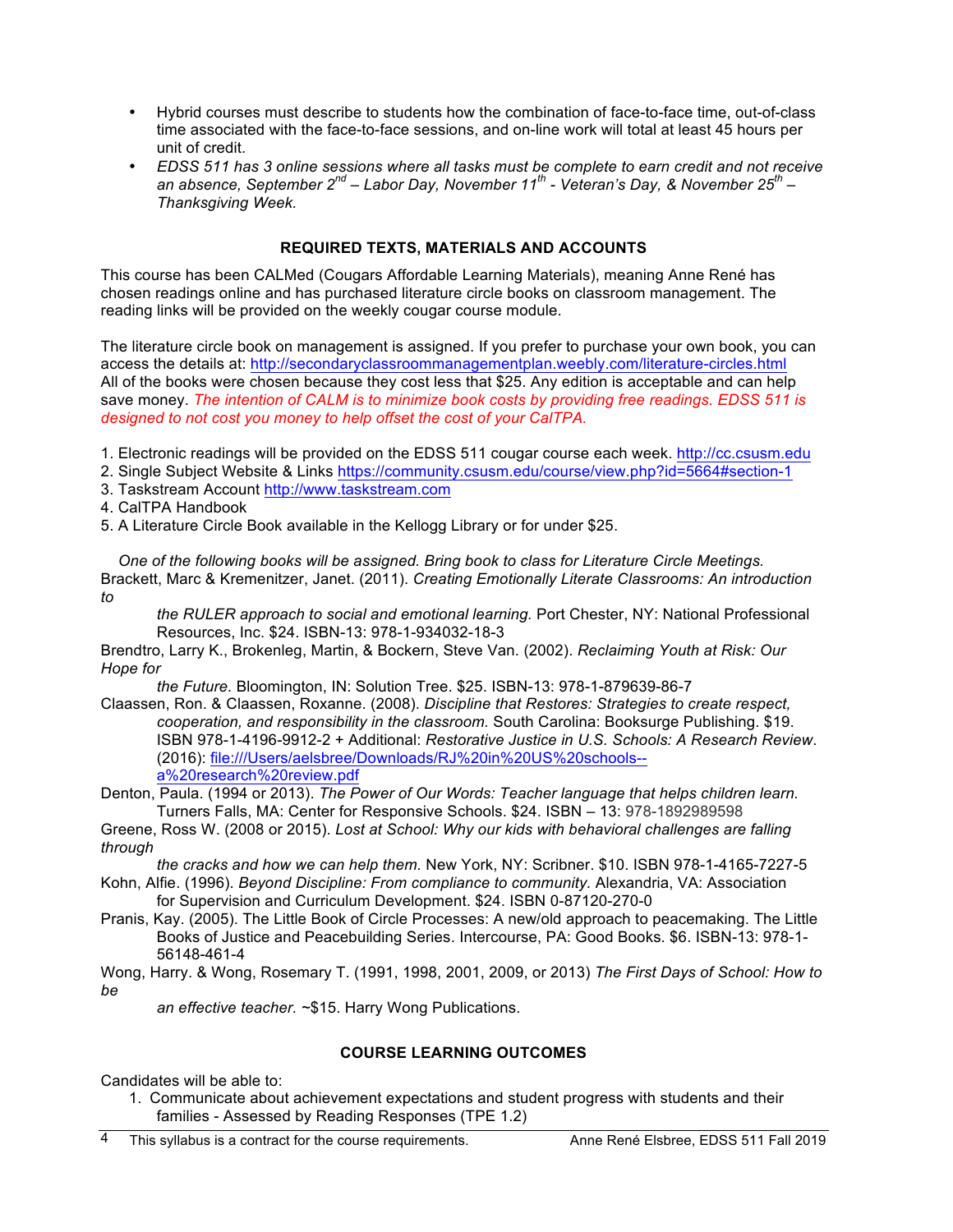- 2. Create Effective Learning Environments Assessed by Classroom Management Plan using Self-Discipline Strategies (TPE 2) & Student Study Team (SST) Meeting Role-Play
- 3. Plan Instruction for diverse learners Assessed by Lesson Plan (TPE 4)
- 4. Assess Student Learning and use assessments to inform instruction Assessed by Assessment Plan (TPE 5)

## **Authorization to Teach English Learners**

This credential program has been specifically designed to prepare teachers for the diversity of languages often encountered in California public school classrooms. The authorization to teach English learners is met through the infusion of content and experiences within the credential program, as well as additional coursework. Candidates successfully completing this program receive a credential with authorization to teach English learners. *(Approved by CCTC in SB 2042 Program Standards, August 02)*

## **Teacher Performance Expectation (TPE) Competencies**

The course objectives, assignments, and assessments have been aligned with the CTC standards for (Single Subject, Multiple Subject, Special Education, etc.) Credential. This course is designed to help teachers seeking a California teaching credential to develop the skills, knowledge, and attitudes necessary to assist schools and district in implementing effective programs for all students. The successful candidate will be able to merge theory and practice in order to realize a comprehensive and extensive educational program for all students. You will be required to formally address the following TPEs in this course:

## **TPE 1. Engaging and Supporting All Students in Learning**

## **Addressed in Professional Website, Lesson, Unit & Classroom Management Plan**

- 1. Apply knowledge of students, including their prior experiences, interests, and social emotional learning needs, as well as their funds of knowledge and cultural, language, and socioeconomic backgrounds, to engage them in learning.
- 2. Maintain ongoing communication with students and families, including the use of technology to communicate with and support students and families, and to communicate achievement expectations and student progress.
- 3. Connect subject matter to real-life contexts and provide active learning experiences to engage student interest, support student motivation, and allow students to extend their learning.
- 4. Use a variety of developmentally and ability-appropriate instructional strategies, resources, and assistive technology, including principles of Universal Design of Learning (UDL) and Multi-Tiered System of Supports (MTSS) to support access to the curriculum for a wide range of learners within the general education classroom and environment.
- 5. Promote students' critical and creative thinking and analysis through activities that provide opportunities for inquiry, problem solving, responding to and framing meaningful questions, and reflection.
- 6. Provide a supportive learning environment for students' first and/or second language acquisition by using research-based instructional approaches, including focused English Language Development, Specially Designed Academic Instruction in English (SDAIE), scaffolding across content areas, and structured English immersion, and demonstrate an understanding of the difference among students whose only instructional need is to acquire Standard English proficiency, students who may have an identified disability affecting their ability to acquire Standard English proficiency, and students who may have both a need to acquire Standard English proficiency and an identified disability.
- 7. Provide students with opportunities to access the curriculum by incorporating the visual and performing arts, as appropriate to the content and context of learning.
- 8. Monitor student learning and adjust instruction while teaching so that students continue to be actively engaged in learning.

#### **TPE 2. Creating and Maintaining Effective Environments for Student Learning Addressed Primarily in Management Plan; Secondly in Lesson, Unit & Classroom**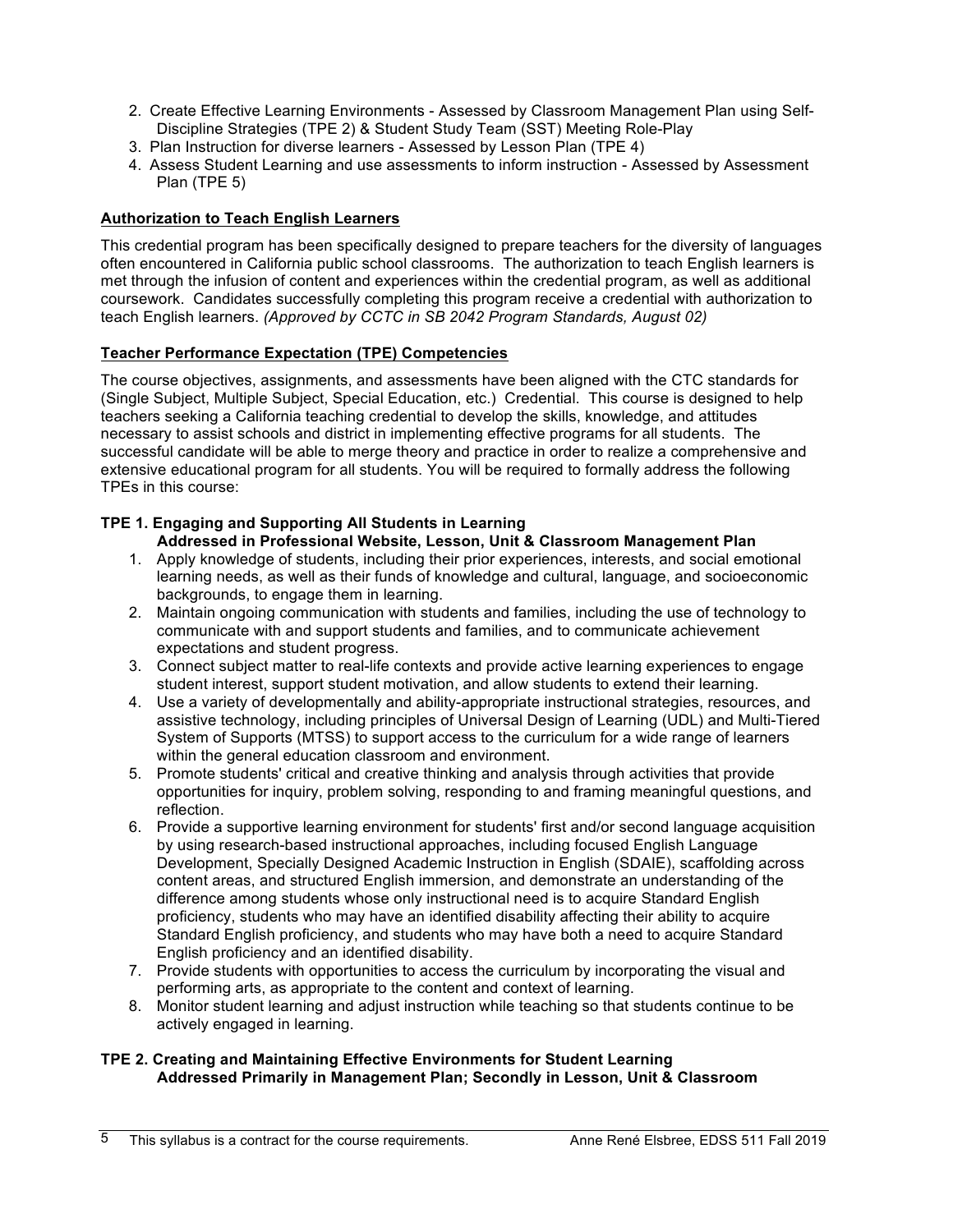- 1. Promote students' social-emotional growth, development, and individual responsibility using positive interventions and supports, restorative justice, and conflict resolution practices to foster a caring community where each student is treated fairly and respectfully by adults and peers.
- 2. Create learning environments (i.e., traditional, blended, and online) that promote productive student learning, encourage positive interactions among students, reflect diversity and multiple perspectives, and are culturally responsive.
- 3. Establish, maintain, and monitor inclusive learning environments that are physically, mentally, intellectually, and emotionally healthy and safe to enable all students to learn, and recognize and appropriately address instances of intolerance and harassment among students, such as bullying, racism, and sexism.
- 4. Know how to access resources to support students, including those who have experienced trauma, homelessness, foster care, incarceration, and/or are medically fragile.
- 5. Maintain high expectations for learning with appropriate support for the full range of students in the classroom.
- 6. Establish and maintain clear expectations for positive classroom behavior and for student-tostudent and student-to-teacher interactions by communicating classroom routines, procedures, and norms to students and families.

#### **TPE 4. Planning Instruction and Designing Learning Experiences for All Students Addressed Primarily in Lesson Plan; Secondly in Assessment Plan**

- 1. Locate and apply information about students' current academic status, content- and standardsrelated learning needs and goals, assessment data, language proficiency status, and cultural background for both short-term and long-term instructional planning purposes.
- 2. Understand and apply knowledge of the range and characteristics of typical and atypical child development from birth through adolescence to help inform instructional planning and learning experiences for all students.
- 3. Design and implement instruction and assessment that reflects the interconnectedness of academic content areas and related student skills development in literacy, mathematics, science, and other disciplines across the curriculum, as applicable to the subject area of instruction.
- 4. Plan, design, implement and monitor instruction, making effective use of instructional time to maximize learning opportunities and provide access to the curriculum for all students by removing barriers and providing access through instructional strategies that include: • appropriate use of instructional technology, including assistive technology; • applying principles of Universal Design for Learning (UDL) and Multi-Tier System Supports (MTSS); • use of developmentally, linguistically, and culturally appropriate learning activities, instructional materials, and resources for all students, including the full range of English learners; • appropriate modifications for students with disabilities in the general education classroom; • opportunities for students to support each other in learning; and  $\cdot$  use of community resources and services as applicable.
- 5. Promote student success by providing opportunities for students to understand and advocate for strategies that meet their individual learning needs and assist students with specific learning needs to successfully participate in transition plans, e.g., Individual Education Plan (IEP), Individual Family Service Plan (IFSP), Individual Transition Plan (ITS), and 504 plans.
- 6. Access resources for planning and instruction, including the expertise of community and school colleagues through in-person or virtual collaboration, co-teaching, coaching, and/or networking.
- 7. Plan instruction that promotes a range of communication strategies and activity modes between teacher and student and among students that encourage student participation in learning.
- 8. Use digital tools and learning technologies across learning environments as appropriate to create new content and provide personalized and integrated technology-rich lessons to engage students in learning, promote digital literacy, and offer students multiple means to demonstrate their learning.

# **TPE 5. Assessing Student Learning**

# **Addressed Primarily in Assessment Plan; Secondly in Lesson Plan & SST Role Play**

1. Apply knowledge of the purposes, characteristics, and appropriate uses of different types of assessments (e.g., diagnostic, informal, formal, progress-monitoring, formative, summative, and performance) to design and administer classroom assessments, including use of scoring rubrics.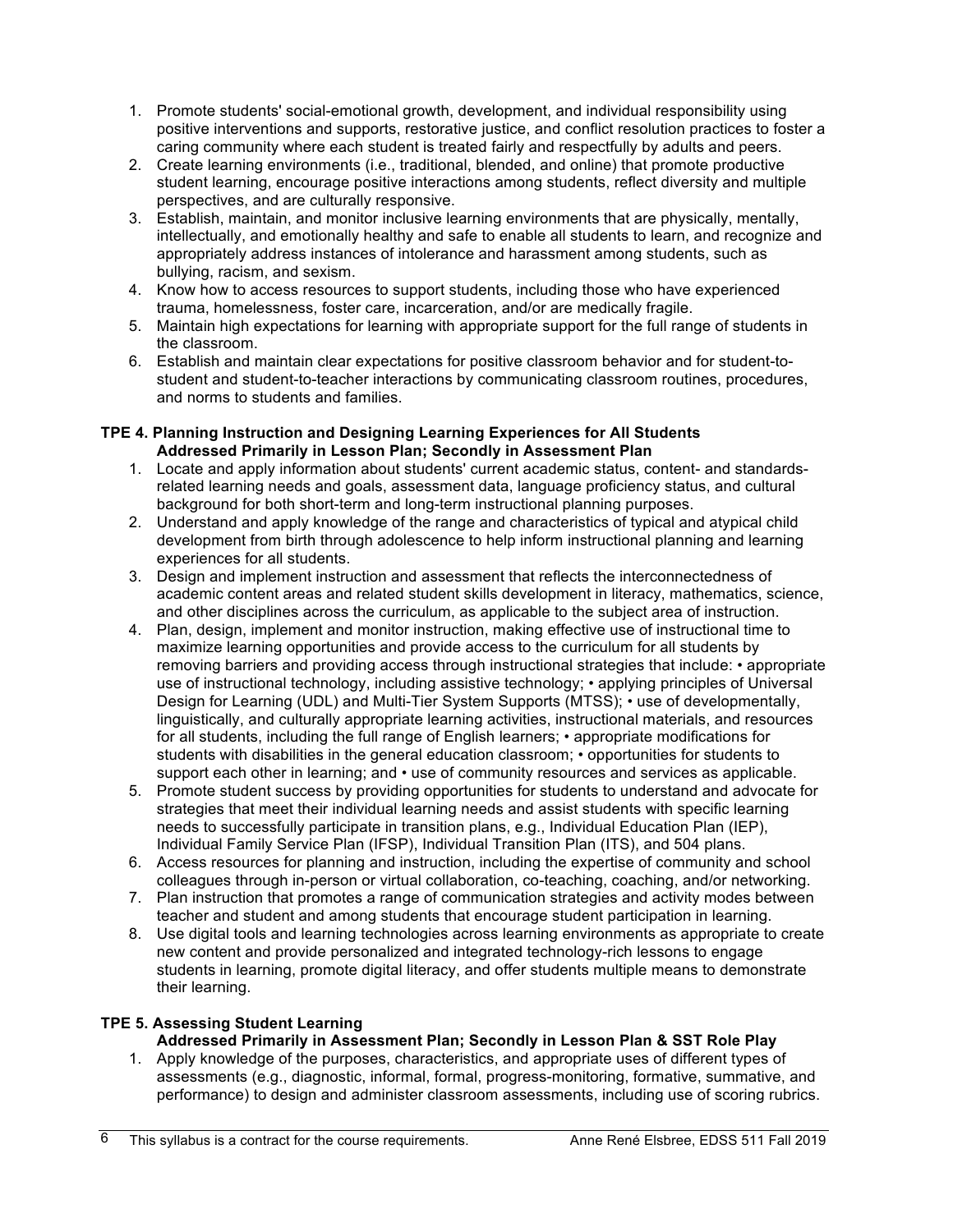- 2. Collect and analyze assessment data from multiple measures and sources to plan and modify instruction and document students' learning over time.
- 3. Involve all students in self-assessment and reflection on their learning goals and progress and provide students with opportunities to revise or reframe their work based on assessment feedback.
- 4. Use technology as appropriate to support assessment administration, conduct data analysis, and communicate learning outcomes to students and families.
- 5. Use assessment information in a timely manner to assist students and families in understanding student progress in meeting learning goals.
- 6. Work with specialists to interpret assessment results from formative and summative assessments to distinguish between students whose first language is English, English learners, Standard English learners, and students with language or other disabilities.
- 7. Interpret English learners' assessment data to identify their level of academic proficiency in English as well as in their primary language, as applicable, and use this information in planning instruction.
- 8. Use assessment data, including information from students' Individual Education Plan (IEP), Individual Family Service Plan (IFSP), Individual Transition Plan (ITS), and 504 plans, to establish learning goals and to plan, differentiate, make accommodations and/or modify instruction.

TPEs in detail: http://www.ctc.ca.gov/educator-prep/standards/adopted-TPEs-2016.pdf

# **Teacher Performance Assessment**

Beginning July 1, 2008 all California credential candidates must successfully complete a state-approved Teacher Performance Assessment (TPA), as part of the credential program of preparation. During the 2017-18 academic year the CSUSM single subject credential programs will use the CalTPA (California Teacher Performance Assessment).

# **CalTPA**

To assist with your successful completion of the CalTPA, a series of informational seminars are offered over the course of the program. TPA related questions and logistical concerns are to be addressed during the seminars. Your attendance to TPA seminars will greatly contribute to your success on the assessment. The CalTPA Candidate Handbook, TPA seminar schedule, and other TPA support materials may be found on the SOE website: http://www.csusm.edu/education/CalTPA/ProgramMaterialsTPA.html

Additionally, to support your success in your credential program and with TPA, SOE classes use common pedagogical language, lesson plans (lesson designs), and unit plans (unit designs).

# **Expected Dispositions for the Education Profession**

Education is a profession that has, at its core, certain dispositional attributes that must be acquired and developed. Teaching and working with learners of all ages requires not only specific content knowledge and pedagogical skills, but positive attitudes about multiple dimensions of the profession. The School of Education has identified six dispositions that must be evident in teacher candidates: social justice and equity, collaboration, critical thinking, professional ethics, reflective teaching and learning, and life-long learning. These dispositions have observable actions that will be assessed throughout the preparation program. For each dispositional element, there are three levels of performance - *unacceptable*, *initial target*, and *advanced target*. The description and rubric for the three levels of performance offer measurable behaviors and examples.

The assessment is designed to provide candidates with ongoing feedback for their growth in professional dispositions and includes a self-assessment by the candidate. The dispositions and rubric are presented, explained and assessed in one or more designated courses in each program as well as in clinical practice. Based upon assessment feedback candidates will compose a reflection that becomes part of the candidate's Teaching Performance Expectation portfolio. Candidates are expected to meet the level of *initial target* during the program.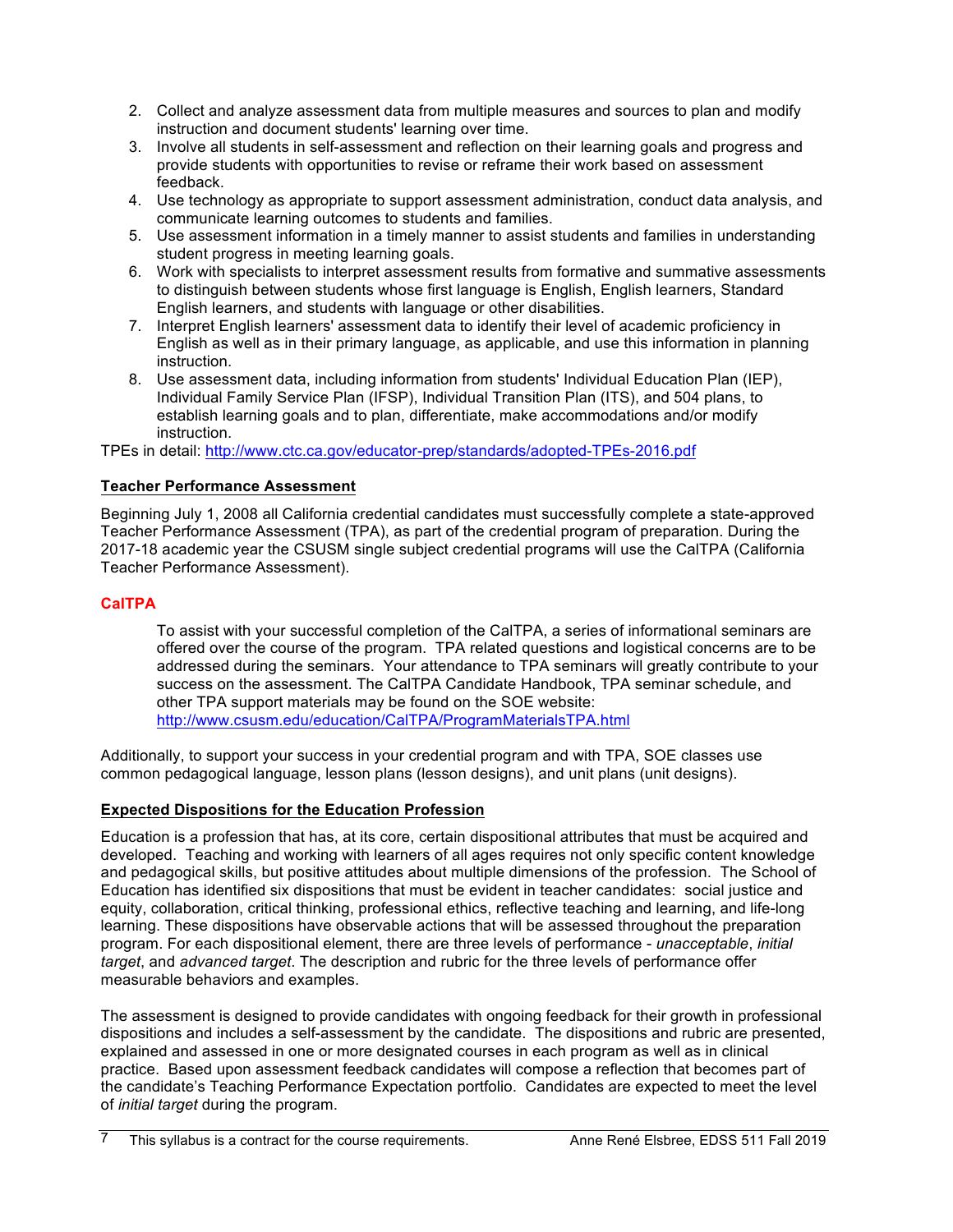## **PROGRAM STUDENT LEARNING OUTCOMES (PSLOs)**

The PSLOs and the Course Learning Outcomes (p. 4) are based on the Teacher Performance Expectations:

TPE 1. Engaging and Supporting All Students in Learning

TPE 2. Creating and Maintaining Effective Environments for Student Learning

TPE 3. Understanding and Organizing Subject Matter for Student Learning

TPE 4. Planning Instruction and Designing Learning Experiences for All Students

TPE 5. Assessing Student Learning

TPE 6. Developing as a Professional Educator

TPEs in detail: http://www.ctc.ca.gov/educator-prep/standards/adopted-TPEs-2016.pdf

## **GENERAL CONSIDERATIONS**

## **School of Education/Course Attendance Policy**

Due to the dynamic and interactive nature of courses in the School of Education, all candidates (course participants) are expected to attend all classes and participate actively. At a minimum, candidates (course participants) must attend more than 80% of class time, or s/he may not receive a passing grade for the course at the discretion of the instructor. Individual instructors may adopt more stringent attendance requirements. Should the candidate (course participants) have extenuating circumstances, s/he should contact the instructor as soon as possible. *(Adopted by the COE Governance Community, December, 1997).*

This course: Attendance and promptness reflect the professional dispositional behaviors required and expected in the teaching profession. A minimum grade of C+ is required in all credential courses to earn the single subject credential. Absences and late arrivals/early departures will affect the final grade. *Teacher candidates may have one absence with no penalty.* **Second absence will result in a decrease of half-letter grade (5%).** Third absence will result in a decrease of a letter grade or more, a Statement of Concern and possible failure of class. Second tardy or early departure will receive a warning. **Third tardy or early departure will result in a decrease of a half-letter grade (5%) and a Statement of Concern.** Statement of Concern will require the candidate to write an action plan to resolve the issue. A total of three Statements of Concern on this and/or other issues combined warrant exit from the program.

No credit will be given if you miss an in class assignment or required presentation. If extenuating circumstances occur, the teacher candidate should contact the instructor as soon as possible to make appropriate arrangements.

#### **CSUSM Academic Honesty Policy**

Students will be expected to adhere to standards of academic honesty and integrity, as outlined in the Student Academic Honesty Policy. All assignments must be original work, clear and error-free. All ideas/material that are borrowed from other sources must have appropriate references to the original sources. Any quoted material should give credit to the source and be punctuated accordingly.

Academic Honesty and Integrity: Students are responsible for honest completion and representation of their work. Your course catalog details the ethical standards and penalties for infractions. There will be zero tolerance for infractions. If you believe there has been an infraction by someone in the class, please bring it to the instructor's attention. The instructor reserves the right to discipline any student for academic dishonesty, in accordance with the general rules and regulations of the university. Disciplinary action may include the lowering of grades and/or the assignment of a failing grade for an exam, assignment, or the class as a whole.

Incidents of Academic Dishonesty will be reported to the Dean of Students. Sanctions at the University level may include suspension or expulsion from the University. Refer to the full Academic Honesty Policy at: http://www.csusm.edu/policies/active/documents/Academic\_Honesty\_Policy.html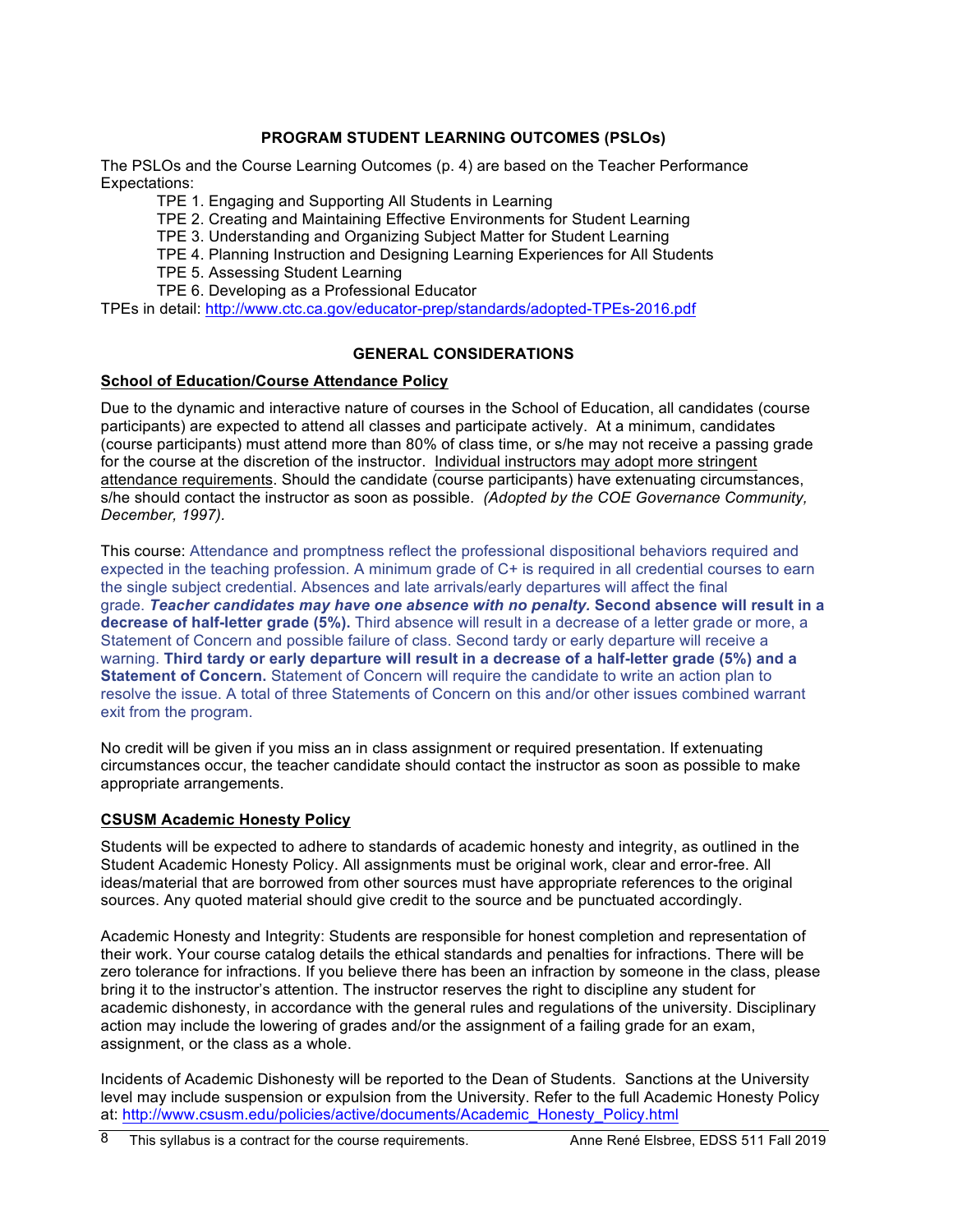## **Plagiarism**

As an educator, it is expected that each candidate (course participant) will do his/her own work, and contribute equally to group projects and processes. Plagiarism or cheating is unacceptable under any circumstances. If you are in doubt about whether your work is paraphrased or plagiarized see the Plagiarism Prevention for Students website http://library.csusm.edu/plagiarism/index.html. If there are questions about academic honesty, please consult the University catalog.

## **Students with Disabilities Requiring Reasonable Accommodations**

Students with disabilities who require reasonable accommodations must be approved for services by providing appropriate and recent documentation to the Office of Disabled Student Services (DSS). This office is located in Craven Hall 4300, and can be contacted by phone at (760) 750-4905, or TTY (760) 750-4909. Students authorized by DSS to receive reasonable accommodations should meet with their instructor during office hours or, in order to ensure confidentiality, in a more private setting.

## **All University Writing Requirement**

Statement on how the All-University Writing Requirement (850 words for a 1-unit course, 1700 words for a 2-unit course, and 2500 words for courses of 3 or more units) is satisfied in the course.

## **Course Format**

This is a hybrid (HY) course with 3 online sessions. To earn attendance credit for those sessions you will need to complete all tasks assigned, lack of task completion result in an absence.

## **Necessary Technical Competency Required of Students**

Candidates are expected to demonstrate competency in the use of word processing, electronic mail, Moodle, use of the Internet, multimedia presentations and social media.

## **Contact Information for Technical Support Assistance**

CSUSM Help Desk, 2nd Floor of Kellogg Library, (760) 750-6505.

## **Use of Technology**

Candidates (Course participants) are expected to demonstrate competency in the use of various forms of technology (i.e. word processing, electronic mail, Moodle, use of the Internet, and/or multimedia presentations). Specific requirements for course assignments with regard to technology are at the discretion of the instructor. Keep a digital copy of all assignments for use in your teaching portfolio. All assignments will be submitted online, and some will be submitted in hard copy as well. Details will be given in class.

## **Electronic Communication Protocol**

Electronic correspondence is a part of your professional interactions. If you need to contact the instructor, e-mail is often the easiest way to do so. It is my intention to respond to all received e-mails in a timely manner. Please be reminded that e-mail and on-line discussions are a very specific form of communication, with their own nuances and etiquette. For instance, electronic messages sent in all upper case (or lower case) letters, major typos, or slang, often communicate more than the sender originally intended. With that said, please be mindful of all e-mail and on-line discussion messages you send to your colleagues, to faculty members in the School of Education, or to persons within the greater educational community. All electronic messages should be crafted with professionalism and care. Things to consider:

- Would I say in person what this electronic message specifically says?
- How could this message be misconstrued?
- Does this message represent my highest self?
- Am I sending this electronic message to avoid a face-to-face conversation?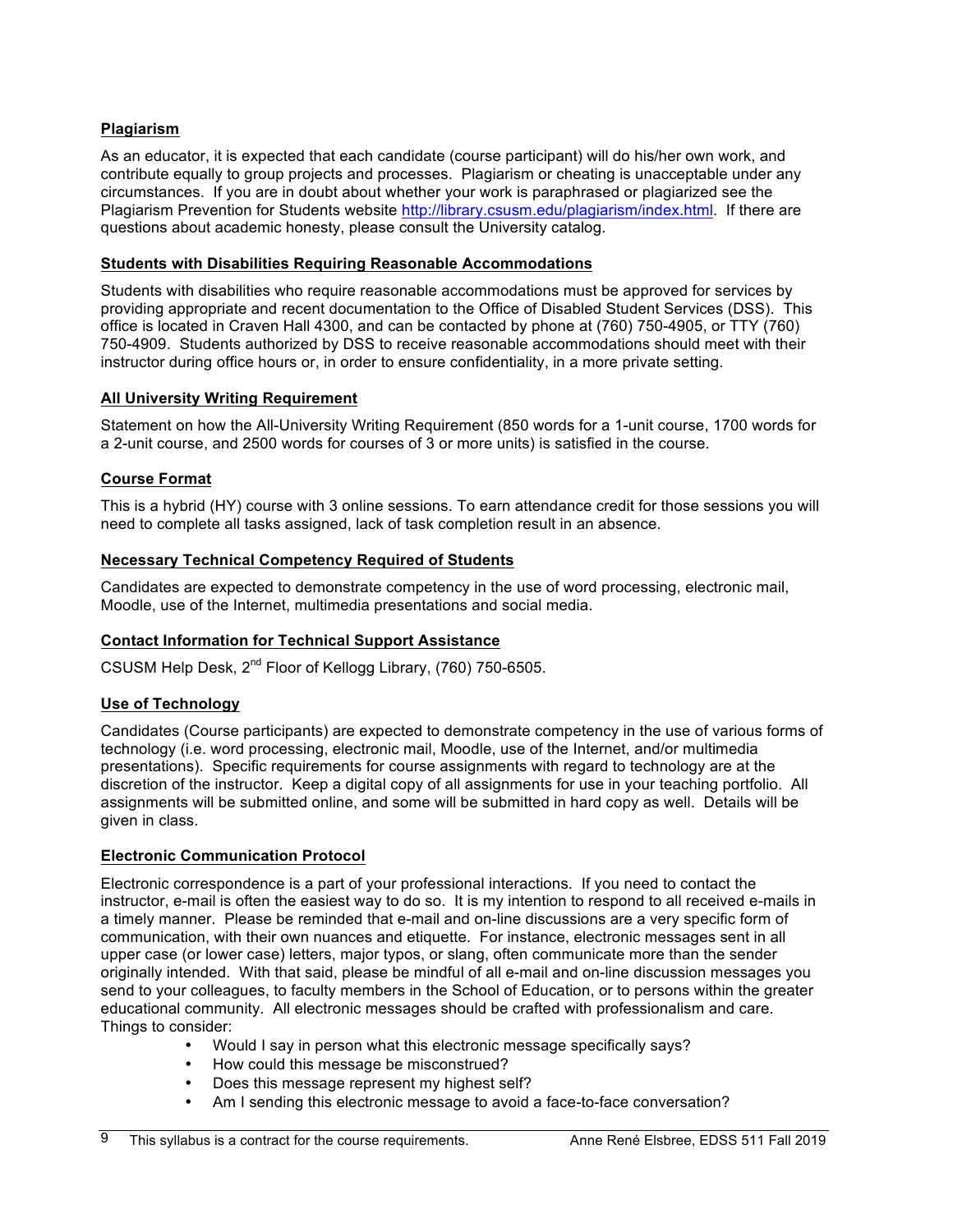In addition, if there is ever a concern with an electronic message sent to you, please talk with the author in person in order to correct any confusion.

# **COURSE REQUIREMENTS AND GRADED COURSE COMPONENTS**

There are 5 key assessments for EDSS 511 with 100 points possible. This section contains assignment descriptions, templates and rubrics. You may loose points for absences, tardies, or early departures.

| <b>Total possible FOR EDSS 511</b>                                       | 100 POINTS = $100\%$ |
|--------------------------------------------------------------------------|----------------------|
| Student Success Team (Must participate in Role Play to earn any points.) | 20 points            |
| <b>Assessment Commentary</b>                                             | 15 points            |
| Classroom Management Plan                                                | 20 points            |
| Lesson Plan                                                              | 20 points            |
| <b>Reading Responses</b>                                                 | 25 points            |
|                                                                          |                      |

## **Reading Responses 25 points**

There are 5 reading response during the semester, where you will respond to prompts in regards to assigned readings. It is not required to summarize the reading, merely address the prompt - in less than a page.

*This Reading Response Assignments address TPE 1. Engaging and Supporting All Students in Learning; specifically 1.2 Maintain ongoing communication with students and families, including the use of technology to communicate with and support students and families, and to communicate achievement expectations and student progress.* 

## **Lesson Plan - 20 points**

The *Single Subject Lesson Template* is for daily lesson planning and will be required by your supervisor for clinical practice (student teaching). Your lesson plans for coursework will be complimented with a Class Profile and Rationale/Reflection. See examples of lesson on the http://lessoninstructions.weebly.com

The Lesson Plan Template and Rubric are provided in the syllabus and the program cougar course.

*The Lesson Plan primarily addresses TPE 4. Planning Instruction and Designing Learning Experiences for All Students; it secondarily addresses TPE 2. Creating and Maintaining Effective Environments for Student Learning and TPE 5. Assessing Student Learning.*

## **Classroom Management Plan - 20 points**

The *classroom management plan* describes how your philosophical beliefs will inform your teaching actions. Your classroom management plan will be based on the Self-Discipline Pyramid described in Villa, Thousand & Nevin's (2010) *Collaborating with Students in Instruction and Decision Making* (p.171- 188) on the Secondary Classroom Management Plan Website http://secondaryclassroommanagementplan.weebly.com/

Part of this assignment is to read a classroom management book with a literature circle team. Books will be assigned. The team will read the book in 2 sections and take on a different literature circle role for each section. The team will have 30 minutes in 2-class sessions to debrief the book. The team will create an infographic and teach the other teams the management strategies learned from the book. Literature Circle Groups will present strategies in class and post infographic online. Literature Circle books, role instructions, and reading plan are provided at:

http://secondaryclassroommanagementplan.weebly.com/literature-circles.html

A successful *Secondary Classroom Management Plan* helps adolescents develop self-discipline & involves:

1. Creating a Caring Community: Building relationships, designing engaging lessons, and teaching students expectations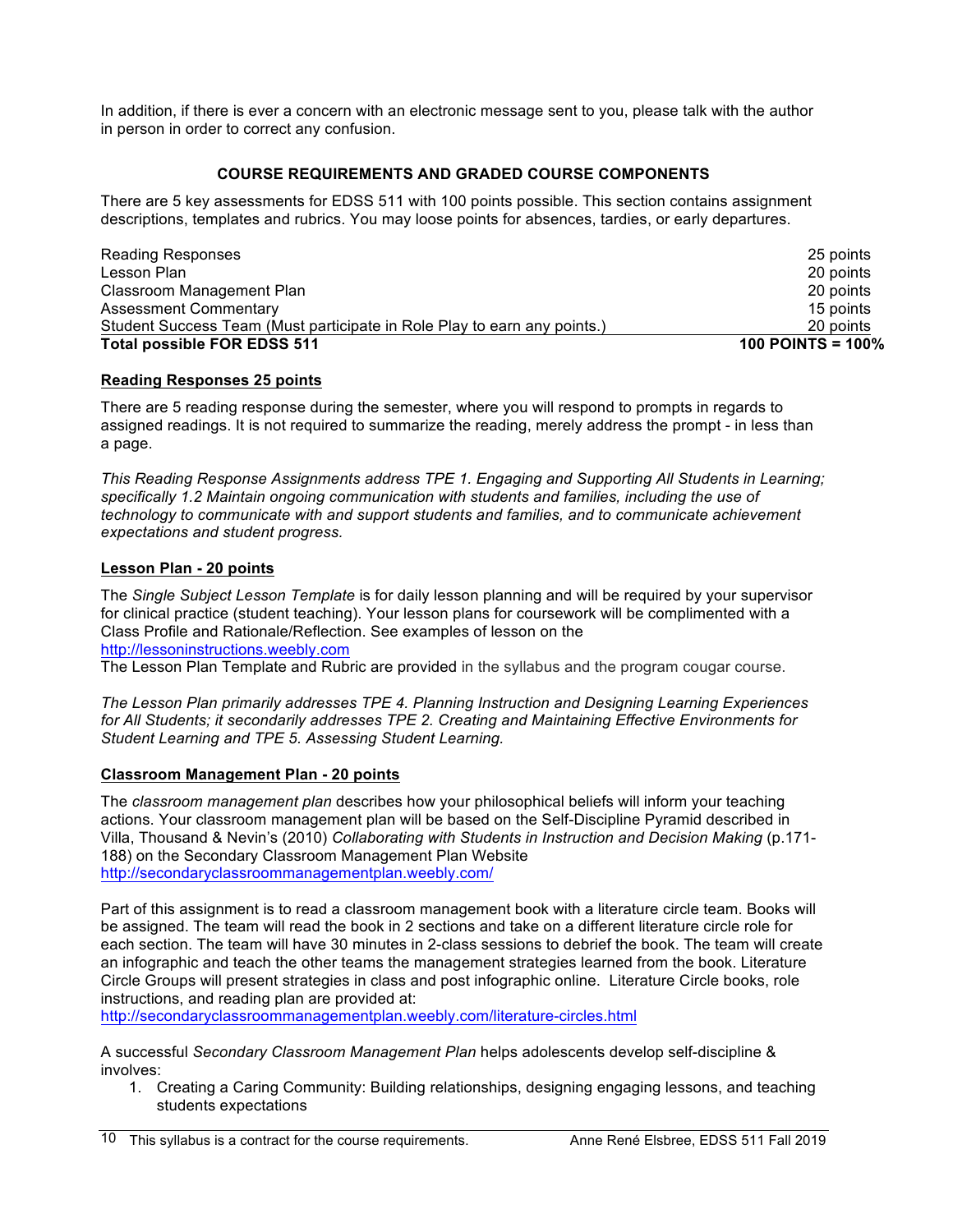- 2. Recovery: Monitoring students and helping students recover when they do not meet expectations
- 3. Life Skills: Teaching social skills, emotional literacy, and problem solving,
- 4. Somewhere Else Plan: Facilitating a plan when students struggle and need to relocate to gain control
- 5. Wraparound Supports: Developing wraparound supports such as Positive Behavior Interventions and Supports (PBIS) and Response to Intervention (RtI)

Your Classroom Management Plan may be one following formats:

- 1. Written Essay
- 2. Two or Three Dimensional Self-Discipline Pyramid
- 3. Website
- 4. YouTube Video
- 5. Screen Cast

Design your plan with your students, students' families, colleagues and prospective employers as your audience. You will upload your classroom management plan to your professional website.

Classroom Management Plan must include:

- a. 5-10 strategies that you will use at the *Creating a Community Level* of the Self-Discipline Pyramid (1 pt)
- b. 5-10 strategies that you will use at the *Recovery Level* of the Self-Discipline Pyramid (1 point)
- c. 5-10 strategies that you will use at the *Life Skills-Long Term Support Level* of Self-Discipline Pyramid (1 pt)
- d. 3-5 strategies that you will use at the *Somewhere Else Plan Level* of the Self-Discipline Pyramid (1 point)
- e. 3-5 strategies that you will use at the *Wraparound Support Level* of the Self-Discipline Pyramid (1 point)
- f. Describe how your philosophy influences each level of the Self-Discipline Pyramid (5 points)
- g. Artifact & tangible evidence of how you communicated expectations to students (5 points)

h. Provide 3-5 citations for the management strategies at each pyramid level using APA style (5 points) The Classroom Management Rubric is provided in the syllabus.

#### *The Classroom Management Plan addresses TPE 2. Creating & Maintaining Effective Environments for Student Learning.*

# **Assessment Plan- 15 points**

After reading assessment research/theory articles and model assessments, candidates will be able to develop a differentiated assessment plan for the whole class and three focus students: an English Language Learner, a student with an IEP, and a student of your choice. Each assessment plan must include: lesson sequence, differentiated assessment & supports, rubric, feedback plan, assessmentlesson rationale/reflection. See detailed instructions and rubric.

The intention of this assignment is for you to design assessments to use in your Clinical Practice I. It is recommended that in the first few weeks of the semester you consult with your co-teacher to identify what content you will need to take the lead on planning and the lead on teaching.

This assessment commentary is designed to prepare you for the content specific CalTPA.

*The Assessment Commentary primarily addresses TPE 5. Assessing Student Learning and secondarily addresses TPE 2. Creating and Maintaining Effective Environments for Student Learning & TPE 4. Planning Instruction and Designing Learning Experiences for All Students.*

# **Student Study Team (SST) Meeting Role-Play - 20 points**

You will participate in a group role-play modeling an effective SST meeting. Preparation for this assignment will take place in and outside of class. There are two parts of this assignment: Video of SST Meeting Role-Play and Written Reflection of what you learned about the SST Process. Each part is worth 10 points. Your group will videotape the role-play, post the video to YouTube, and make the video accessible to your peers on the Cougar Course SST Forum. You will post a reflective response to articulate what you learned, provide evidence of your learning, and identify what you still need to learn about SST meetings. You MUST be in class for the role-play sessions to earn credit for this assignment.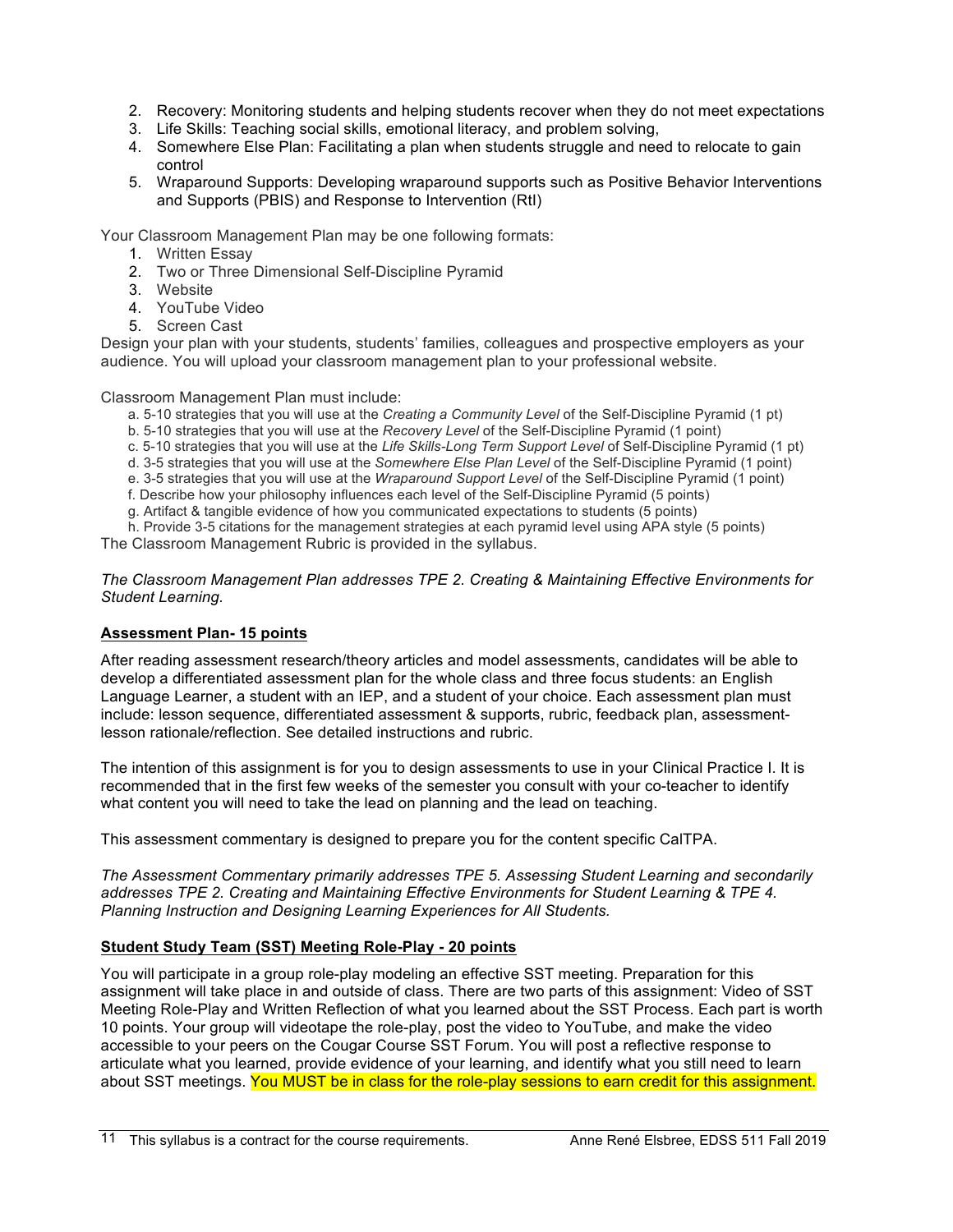*The SST Role-Paly addresses TPE 2. Creating & Maintaining Effective Environments for Student Learning.*

## **Final Exam Statement**

There will be no final exam for EDSS 511. You are to focus your attention instead on clinical practice.

## **Grading Standards – Grading Scale**

 $A = 93-100$  $A- = 90-92$  $B+ = 87-89$  $B = 83 - 86$  $B - 80 - 82$  $C+ = 77-79$  $C = 73-76$  $C- = 70-72$  $D = 60-69$  $F = 0.59$ **You must repeat the course if you do not earn a C+ or higher.**

## **Policy on Late/Missed Work**

No credit will be given if you miss an in-class assignment, role-play, or required presentation. Assignments submitted late will not receive full credit. If extenuating circumstances occur, the teacher candidate should contact the instructor as soon as possible to make appropriate arrangements.

# **Student Collaboration Policy**

Candidates may collaborate to process how to develop lessons, units, and management plans, but individual assignments must be turned in for grades. The SST Role-Play is a collaborative project, but each candidate writes the reflection portion of the assignment individually.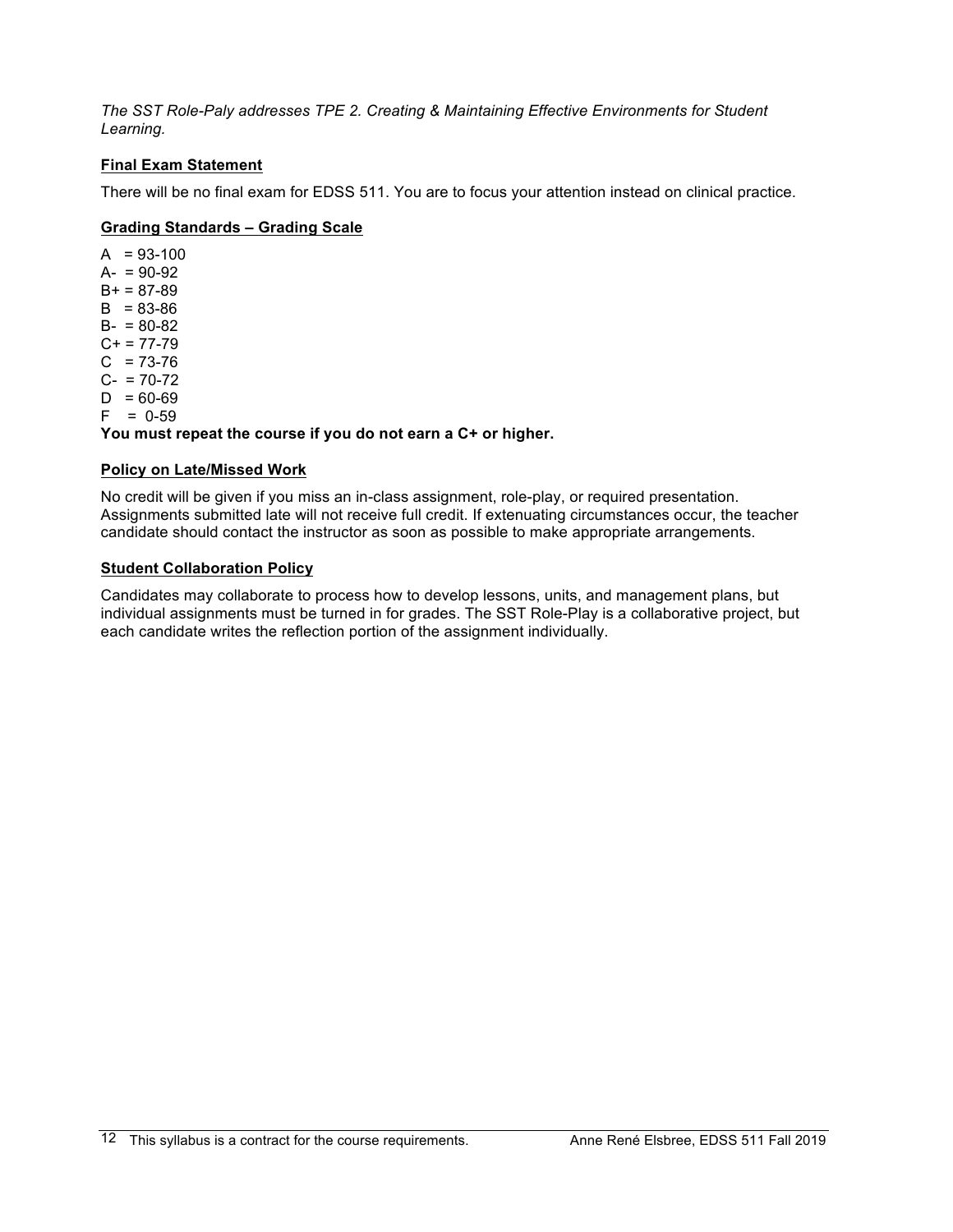## **UDL Lesson Plan Template CSUSM Single Subject Program**

| Name:                                    | Subject: | Grade Level:                                       | School: | Date:                                                                                                                                                                                 |  |
|------------------------------------------|----------|----------------------------------------------------|---------|---------------------------------------------------------------------------------------------------------------------------------------------------------------------------------------|--|
|                                          |          | <b>Individual Support</b>                          |         |                                                                                                                                                                                       |  |
| Learners/<br>Focus Students <sup>1</sup> |          | Interests/Strengths/Assets<br>(Funds of Knowledge) |         | <b>Needs:</b> EL (CELDT/LPAC <sup>2</sup> ), IEP/504<br>accommodations, GATE, student(s) w/life<br>experiences who would benefit from additional<br>academic and/or emotional support |  |
|                                          |          |                                                    |         |                                                                                                                                                                                       |  |
|                                          |          |                                                    |         |                                                                                                                                                                                       |  |
|                                          |          |                                                    |         |                                                                                                                                                                                       |  |

#### **Whole Class Support**

| <b>Additional Support</b><br>(Instructional aides,<br>etc., | Technology | <b>Resources &amp; Supplemental Materials</b> |
|-------------------------------------------------------------|------------|-----------------------------------------------|
|                                                             |            |                                               |

|                                                                                                                                                                                                                                                                                  | <b>Lesson Overview</b> |
|----------------------------------------------------------------------------------------------------------------------------------------------------------------------------------------------------------------------------------------------------------------------------------|------------------------|
| <b>Content Standard(s)<sup>3</sup></b> : (List relevant content<br>standards covered in this lesson/unit, including<br>number and text).                                                                                                                                         |                        |
| <b>Content Learning Objective/Goal(s): (Student-</b><br>friendly language that captures what do you<br>expect students to learn from this lesson):<br>"Students will be able to (insert specific<br>expectations) by (insert assessment tool<br>to measure meeting expectation)" |                        |
| <b>ELD Standard(s):</b><br>$ELD$ Standard(s) <sup>4</sup> for this lesson/unit                                                                                                                                                                                                   |                        |
| <b>ELD Objective/Goal(s):</b><br>(Student-friendly language that captures what<br>language skills you expect students to learn from<br>this lesson)                                                                                                                              |                        |
| Academic Language: (Language proficiency<br>required to learn effectively in schools such as<br>academic and/or content-specific vocabulary,                                                                                                                                     |                        |

 $\overline{a}$ 

<sup>&</sup>lt;sup>1</sup> Text not in bold can be removed prior to submission.<br><sup>2</sup> https://www.scoe.org/blog\_files/ELPAC%20ELD.pdf

<sup>3</sup> https://www.cde.ca.gov/be/st/ss/

<sup>&</sup>lt;sup>4</sup> https://www.cde.ca.gov/sp/el/er/documents/eldstndspublication14.pdf

This syllabus is a contract for the course requirements. Anne René Elsbree, EDSS 511 Fall 2019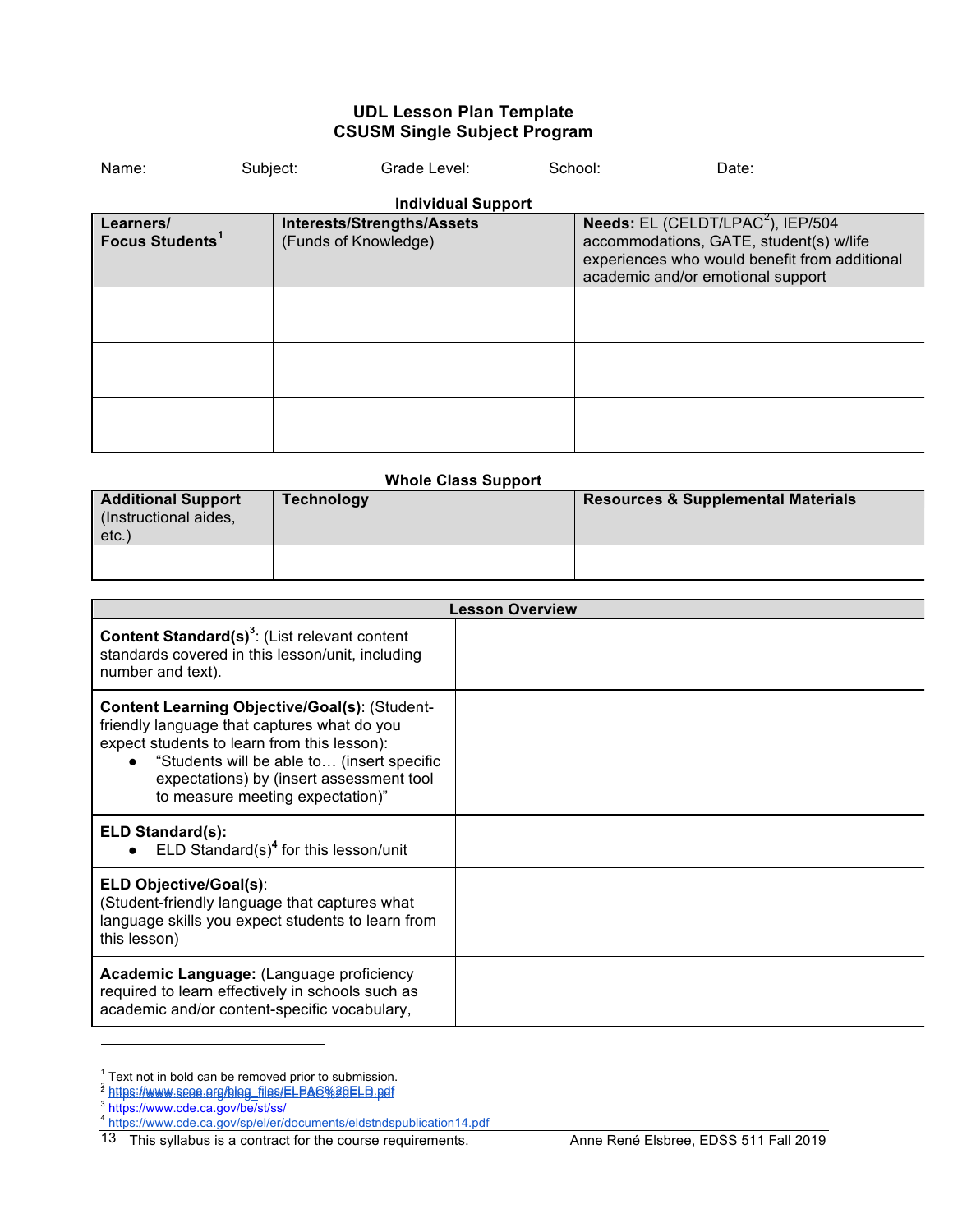| CALPS, rhetorical conventions, etc.).                                                                                                                                                                                                                                                                                                                                                      |  |
|--------------------------------------------------------------------------------------------------------------------------------------------------------------------------------------------------------------------------------------------------------------------------------------------------------------------------------------------------------------------------------------------|--|
| <b>Placement in Unit:</b> (Including where and how this<br>lesson fits into the unit)                                                                                                                                                                                                                                                                                                      |  |
| BIG IDEA ADDRESSED/ENDURING<br><b>UNDERSTANDING</b>                                                                                                                                                                                                                                                                                                                                        |  |
| <b>ESSENTIAL QUESTIONS</b>                                                                                                                                                                                                                                                                                                                                                                 |  |
| <b>Assessment(s):</b> (How will you measure whether<br>students have met or exceeded the learning<br>objective?):<br>Informal (Formative, Checking for<br>$\bullet$<br>Understanding)<br><b>Student Self-Assessment</b><br>$\bullet$<br>Peer Assessment<br>Formal (if applicable; must include a<br>$\bullet$<br>rubric previously shared with students)<br>Summative (if applicable)<br>٠ |  |

| <b>Lesson Sequence</b>                                                                                                           |                                                                                                                                                                                                                                                    |                                                                                                                                                                                                                                                                                                                                                      |                                                                                                                                                                                  |
|----------------------------------------------------------------------------------------------------------------------------------|----------------------------------------------------------------------------------------------------------------------------------------------------------------------------------------------------------------------------------------------------|------------------------------------------------------------------------------------------------------------------------------------------------------------------------------------------------------------------------------------------------------------------------------------------------------------------------------------------------------|----------------------------------------------------------------------------------------------------------------------------------------------------------------------------------|
|                                                                                                                                  | <b>Instructional Strategies</b><br>(What You Do)<br>Address instructional<br>strategies (grouping,<br>transitions.<br>scaffolding, modeling,<br>questioning, etc.).<br>Address any informal<br>$\bullet$<br>assessment strategies<br>you will use. | <b>Learning Activities (What</b><br><b>Students Do)</b><br>Address inclusive practices<br>and support for diverse<br>learners (EL, IEP/504,<br>GATE, etc.).<br>Address any self-<br>assessment or peer<br>assessment students will be<br>doing.<br>Address any anticipated<br>$\bullet$<br>student questions,<br>misconceptions, confusions,<br>etc. | How does your lesson use<br><b>UDL<sup>5</sup></b> principles, including<br>multiple means of:<br>Engagement? (E)<br>Representation (R)<br>$\bullet$<br>Action & Expression (AE) |
| Anticipatory<br>Set/Launch:<br>How will you<br>activate your<br>learners' prior<br>knowledge and<br>engage them in the<br>topic? |                                                                                                                                                                                                                                                    |                                                                                                                                                                                                                                                                                                                                                      |                                                                                                                                                                                  |
| <b>Purpose/Learning</b><br>Goals:<br>How will you explain<br>the purpose and/or<br>learning goals of the<br>lesson to the        |                                                                                                                                                                                                                                                    |                                                                                                                                                                                                                                                                                                                                                      |                                                                                                                                                                                  |

<sup>5</sup> http://udlguidelines.cast.org/

 $\overline{a}$ 

<sup>14</sup> This syllabus is a contract for the course requirements. Anne René Elsbree, EDSS 511 Fall 2019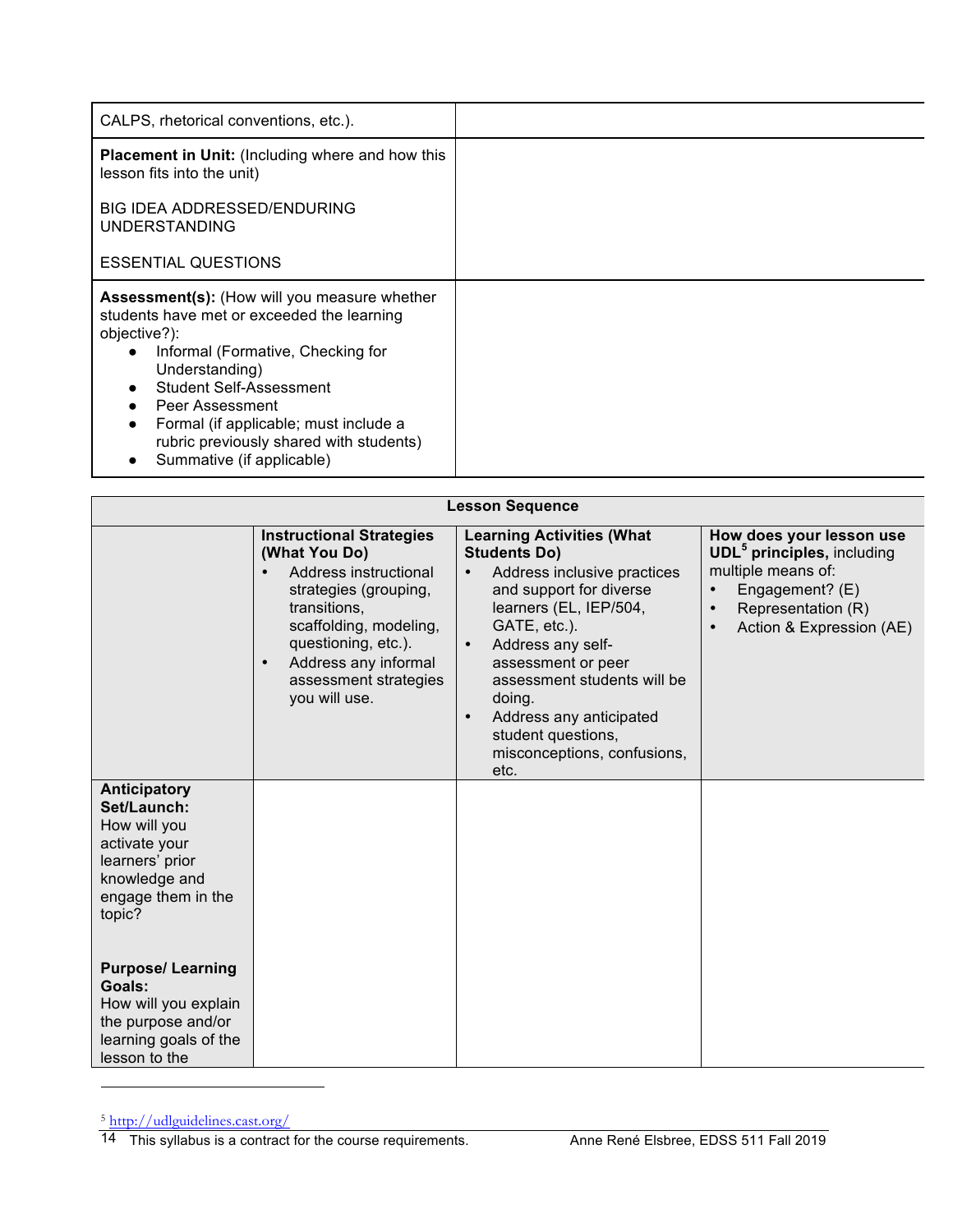| students?                                                                                                                                                                                                    |  |  |
|--------------------------------------------------------------------------------------------------------------------------------------------------------------------------------------------------------------|--|--|
| Instruction/Input/M<br>odeling/Explore:<br>How will you<br>facilitate, introduce<br>and/or model the<br>key ideas for this<br>lesson?                                                                        |  |  |
| Closure/<br>Summarize:<br>How will you support<br>students in making<br>connections<br>between this lesson<br>and key concepts,<br>connection<br>questions using<br>student reasoning,<br>and/or next steps? |  |  |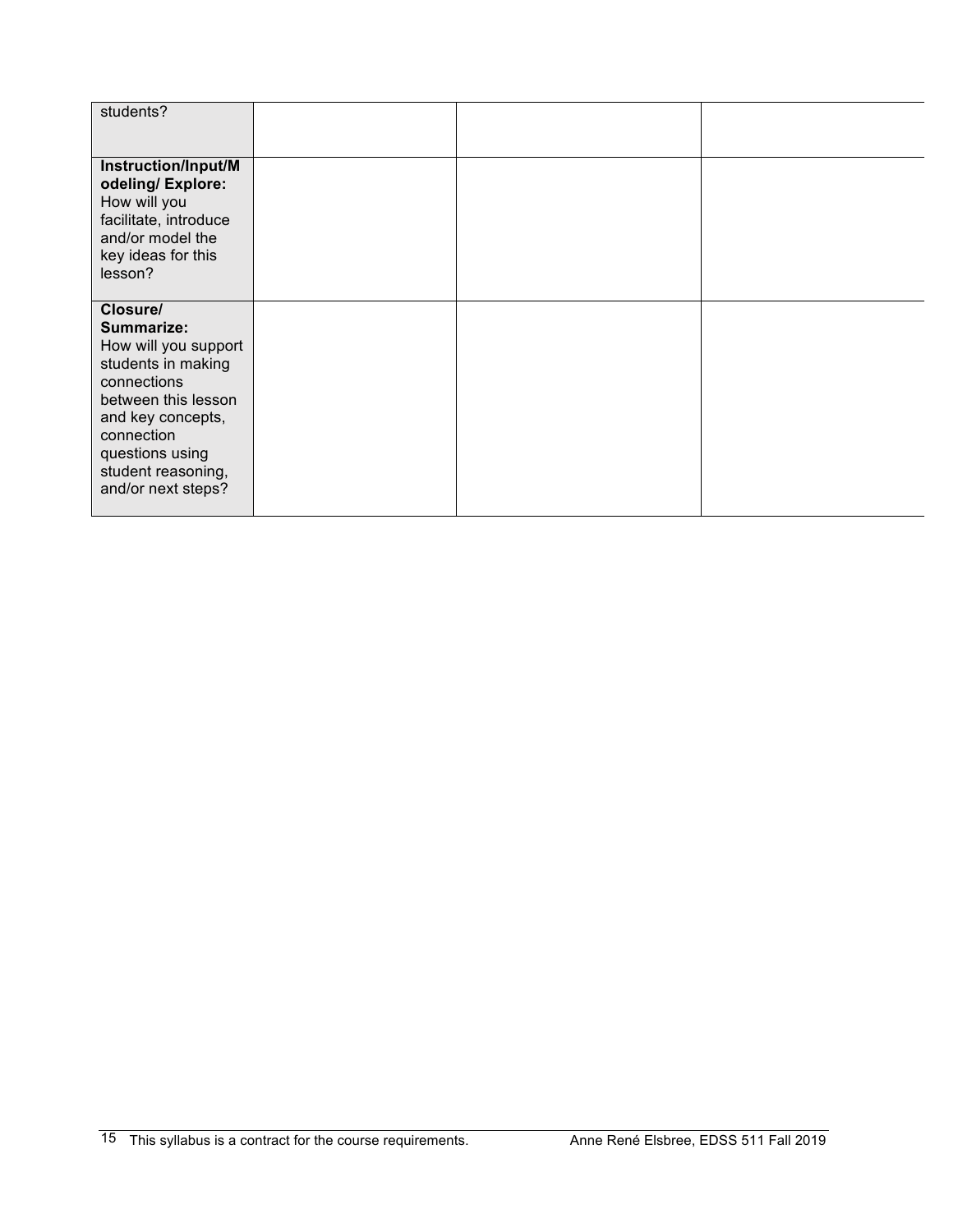# **Rationale** (Before Lesson) **/ Reflection** (After Lesson)

If submitting this lesson **prior to** instruction, use these spaces to address your *rationale* for your choices in each area. Why did you choose the particular strategies, approaches, grouping methods, assessments, etc.? How will your choices address various elements of Universal Design for Learning guidelines? How will your choices support English Learners, students identified as GATE or those who have an IEP or 504, and students who may need additional support?

If submitting this lesson **after** instruction, use these spaces to *reflect* on how things went in each area. What went well? What would you modify if you were to teach this lesson again? What are your next steps for this class?

| <b>Multiple Means of</b>         | <b>Multiple Means of</b> | <b>Multiple Means of Action<br/>&amp; Expression</b> |
|----------------------------------|--------------------------|------------------------------------------------------|
| Engagement                       | Representation           |                                                      |
|                                  |                          |                                                      |
|                                  |                          |                                                      |
|                                  |                          |                                                      |
|                                  |                          |                                                      |
|                                  |                          |                                                      |
|                                  |                          |                                                      |
|                                  |                          |                                                      |
|                                  |                          |                                                      |
|                                  |                          |                                                      |
|                                  |                          |                                                      |
|                                  |                          |                                                      |
|                                  |                          |                                                      |
|                                  |                          |                                                      |
|                                  |                          |                                                      |
| <b>English Language Learners</b> | SPED/504/GATE            | <b>Other Students</b>                                |
|                                  |                          |                                                      |
|                                  |                          |                                                      |
|                                  |                          |                                                      |
|                                  |                          |                                                      |
|                                  |                          |                                                      |
|                                  |                          |                                                      |
|                                  |                          |                                                      |
|                                  |                          |                                                      |
|                                  |                          |                                                      |
|                                  |                          |                                                      |
|                                  |                          |                                                      |
|                                  |                          |                                                      |
|                                  |                          |                                                      |
|                                  |                          |                                                      |
|                                  |                          |                                                      |
|                                  |                          |                                                      |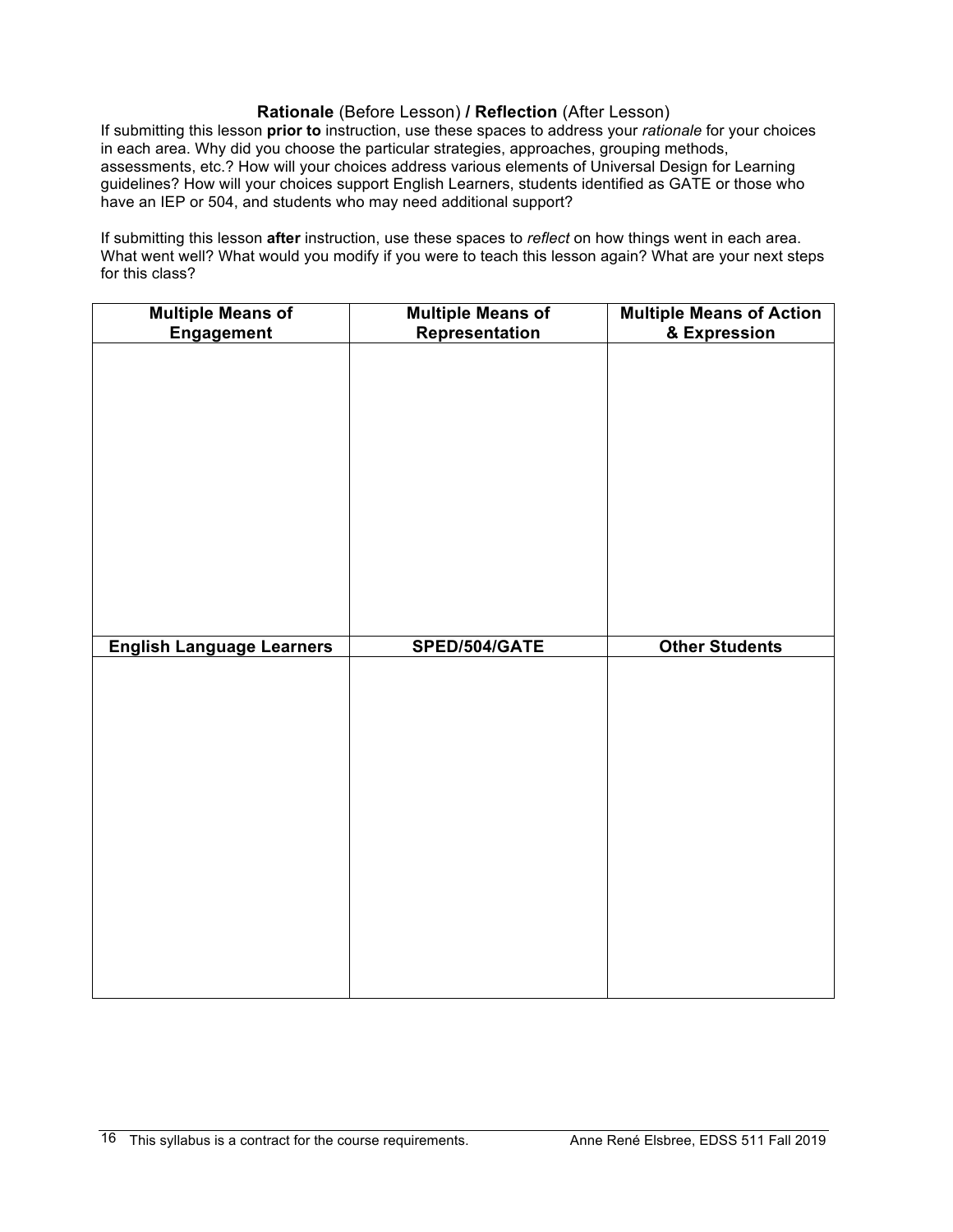Name \_\_\_\_\_\_\_\_\_\_\_\_\_\_\_\_\_\_ Class Title \_\_\_\_\_\_\_\_\_\_ Lesson Title \_\_\_\_\_\_\_\_\_\_\_\_\_\_\_\_\_\_\_\_ Date \_\_\_\_\_\_

| 2019 Single Subject Lesson Planning Assignment Rubric 20 points possible |  |
|--------------------------------------------------------------------------|--|
|--------------------------------------------------------------------------|--|

|                                 | 2019 Onlyle Oubject Lesson Flammig Assignment Nubric - 20 points possible |                               |
|---------------------------------|---------------------------------------------------------------------------|-------------------------------|
| <b>Areas that Need Work</b>     | <b>Success Criteria</b>                                                   | <b>Areas of Advanced Work</b> |
| <b>Falls Below Expectations</b> | <b>Meets Expectations</b>                                                 | <b>Exceeds Expectations</b>   |
|                                 | Materials/Resources 2 points: All materials for                           |                               |
|                                 | teaching lesson are provided with consideration of                        |                               |
|                                 | Universal Design for Learning (UDL), needed multi-                        |                               |
|                                 | tiered support systems (MTSS)-                                            |                               |
|                                 | adaptations/modifications, and culturally relevant.                       |                               |
|                                 | <b>Preliminary Information: Class Profile &amp;</b>                       |                               |
|                                 | Individual Supports 2 points: Planning for                                |                               |
|                                 | instruction includes preliminary information (student                     |                               |
|                                 | profile information, placement within curriculum, and                     |                               |
|                                 | developmental considerations) and provides the                            |                               |
|                                 | reader with a clear understanding of the students in                      |                               |
|                                 | the classroom as well as the lesson's relationship to                     |                               |
|                                 | the larger curriculum.                                                    |                               |
|                                 | Standards and Objectives 4 points: The lesson                             |                               |
|                                 |                                                                           |                               |
|                                 | plan clearly articulates content and ELD standards                        |                               |
|                                 | and objectives. There is an alignment between                             |                               |
|                                 | these components. Objectives are observable and                           |                               |
|                                 | are measurable.                                                           |                               |
|                                 | Assessment Strategies 4 points: Informal and                              |                               |
|                                 | formal formative assessment strategies are included                       |                               |
|                                 | in appropriate places within the lesson sequence.                         |                               |
|                                 | Assessment strategies are designed using the                              |                               |
|                                 | Universal Design for Learning framework and/or                            |                               |
|                                 | consider students' needed accommodations/                                 |                               |
|                                 | modifications. Universal Design strategies are                            |                               |
|                                 | notated in colored text and accompanied by a                              |                               |
|                                 | comment box providing the rationale for the design                        |                               |
|                                 | decision. Assessment strategies are designed to                           |                               |
|                                 | provide understandings of students' progress toward                       |                               |
|                                 | the objectives.                                                           |                               |
|                                 | Instructional strategies and learning activities 3                        |                               |
|                                 | points: Instructional strategies and learning                             |                               |
|                                 | activities are clearly articulated and designed to                        |                               |
|                                 | teach to the objectives of the lesson. Decisions                          |                               |
|                                 | based on Universal Design for Learning (UDL) noted                        |                               |
|                                 | in colored text (green for engagement, purple for                         |                               |
|                                 | representation, & blue for action/expression)                             |                               |
|                                 | and/or students' needed accommodations/                                   |                               |
|                                 | modifications (MTSS) are notated in color highlights                      |                               |
|                                 | (pink - ELL, blue - st. w/ IEP or 504 Plan & yellow                       |                               |
|                                 | - another focus st.), and accompanying comment                            |                               |
|                                 | boxes lay out how the lesson design decisions were                        |                               |
|                                 | made with the students in mind. Each section of                           |                               |
|                                 | colored text is accompanied by a corresponding                            |                               |
|                                 | comment box with a rationale.                                             |                               |
|                                 | Rationale/Reflection 5 points: Describes how the                          |                               |
|                                 | lesson plan maximizes learning opportunities and                          |                               |
|                                 | provides access to the curriculum for:                                    |                               |
|                                 | <b>Whole Class</b>                                                        |                               |
|                                 | ELL.                                                                      |                               |
|                                 | Student w/ IEP or 504 Plan                                                |                               |
|                                 | <b>Another Focus Student</b>                                              |                               |
|                                 |                                                                           |                               |
|                                 | using multiple means of engagement, representation                        |                               |
|                                 | & action/expression. The rationale/reflection                             |                               |
|                                 | includes a self-assessment focused on how well                            |                               |
|                                 | lesson addresses students' needs & the use of UDL                         |                               |
|                                 | within the lesson plan design.                                            |                               |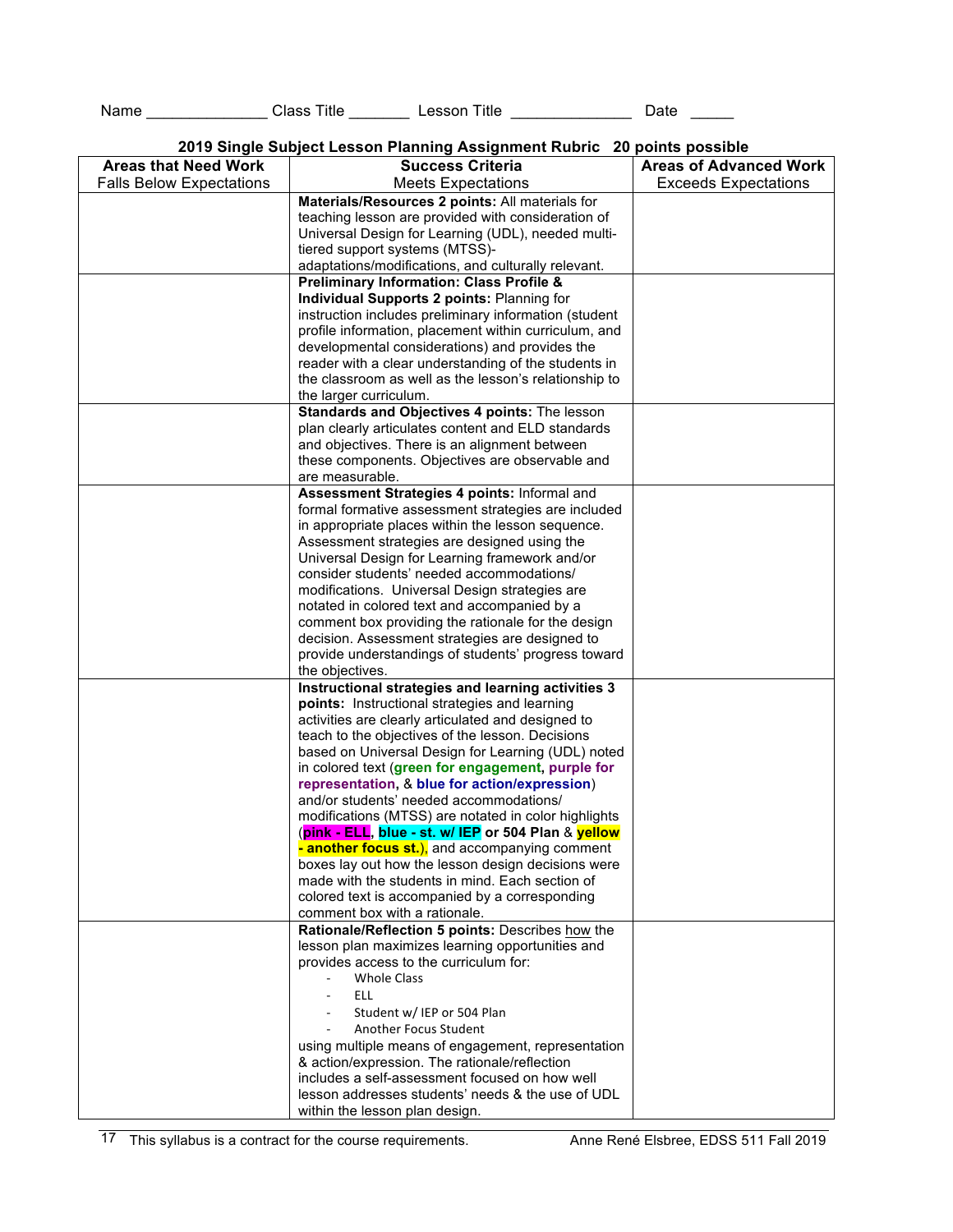Name \_\_\_\_\_\_\_\_\_\_\_\_\_\_\_\_\_\_\_\_\_\_\_ Management Plan url \_\_\_\_\_\_\_\_\_\_\_\_\_\_\_\_\_\_\_\_

| <b>Criteria</b>                                                                                                                                              | <b>Exceeds</b>                                                                                                                                                                                                         | <b>Meets</b>                                                                                                                                                                                                     | Approaching                                                                                           |
|--------------------------------------------------------------------------------------------------------------------------------------------------------------|------------------------------------------------------------------------------------------------------------------------------------------------------------------------------------------------------------------------|------------------------------------------------------------------------------------------------------------------------------------------------------------------------------------------------------------------|-------------------------------------------------------------------------------------------------------|
| <b>Creating</b><br><b>Community</b><br>Level<br>1 point                                                                                                      | Articulate 11 or more<br>strategies to create<br>community for<br>learning. Include<br>routines for arrival,<br>signals, turning in<br>work, absences,<br>transitions, checking<br>for understanding,<br>and feedback. | Articulate 5-10<br>strategies to create<br>community for<br>learning. Include<br>routines for arrival,<br>signals, turning in<br>work, absences,<br>transitions, checking<br>for understanding,<br>and feedback. | Articulate 1-4<br>strategies to create<br>community for<br>learning. Address<br>some routines.        |
| <b>Recovery Level</b><br>1 point                                                                                                                             | Articulate 11 or more<br>strategies to recover<br>student engagement                                                                                                                                                   | Articulate 5-10<br>strategies to recover<br>student engagement                                                                                                                                                   | Articulate 1-4<br>strategies to recover<br>student engagement                                         |
| <b>Life Skills Level</b><br>1 point                                                                                                                          | Articulate 11 or more<br>strategies to teach<br>life skills                                                                                                                                                            | Articulate 5-10<br>strategies to teach<br>life skills                                                                                                                                                            | Articulate 1-4<br>strategies to teach life<br>skills                                                  |
| <b>Somewhere</b><br><b>Else Plan Level</b><br>1 point                                                                                                        | Articulate 6 or more<br>strategies to support<br>students' planning                                                                                                                                                    | Articulate 3-5<br>strategies to support<br>students' planning                                                                                                                                                    | Articulate 1-2<br>strategies to support<br>students' planning                                         |
| Wraparound<br><b>Support Level</b><br>1 point                                                                                                                | Articulate 6 or more<br>strategies to provide<br>wraparound supports                                                                                                                                                   | Articulate 3-5<br>strategies to provide<br>wraparound<br>supports                                                                                                                                                | Articulate 1-2<br>strategies to provide<br>wraparound supports                                        |
| Philosophical<br>Grounding<br>5 points                                                                                                                       | Cite philosophical<br>educators on how<br>each of the 5 pyramid<br>levels are influenced<br>by your philosophy                                                                                                         | Describe how your<br>philosophy<br>influences each of<br>the 5 levels of the<br>Self-Discipline<br>Pyramid                                                                                                       | Describe how your<br>philosophy influences<br>1-4 levels of the Self-<br>Discipline Pyramid           |
| <b>Citations</b><br><b>APA Style</b><br>Format<br>5 points                                                                                                   | Provide 6 or more<br>citations for the<br>management<br>strategies at each<br>pyramid level using<br>APA style                                                                                                         | Provide 3-5 citations<br>for the management<br>strategies at each<br>pyramid level using<br>APA style                                                                                                            | Provide 1-2 citations<br>for the management<br>strategies at each<br>pyramid level using<br>APA style |
| <b>Expectation</b><br>Communication<br>5 points<br>Ex: Poster of rules,<br>Syllabus with<br>expectations, Letter to<br>parents, student<br>contract. Plan B, | 10 or more written<br>artifacts that are<br>evidence of how you<br>communicate<br>expectations to<br>students                                                                                                          | 5-10 written artifacts<br>that are evidence of<br>how you<br>communicate<br>expectations to<br>students                                                                                                          | 1-3 written artifacts<br>that are evidence of<br>how you communicate<br>expectations to<br>students   |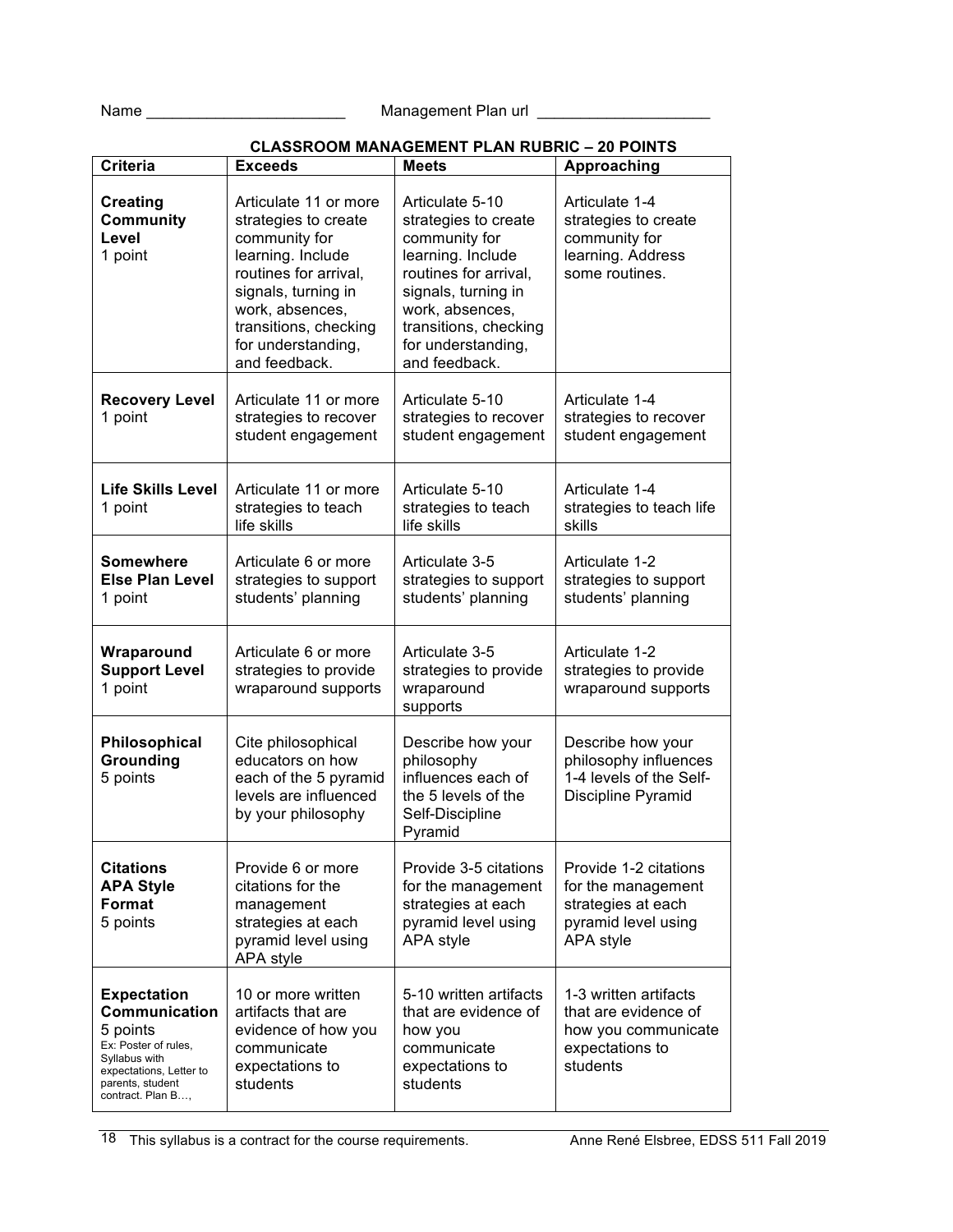# **Assessment Plan Instructions**

# **Objective**

After reading assessment research/theory articles and model assessments, candidates will be able to develop a differentiated assessment plan for the whole class and three different students: a student with an IEP, an English Learner, and a student of your choice.

*TPE 5: Assessing Student Learning*

## **Assessment Plan Components**

- 1. Lesson Sequence
- 2. Lesson Materials: ppt, graphic organizers, rubric…
- 3. Assessment Instructions: Describe what students are to do and the performance expectations, in addition name the objective and standards.
- 4. UDL Assessment Supports: Assessment is designed for universal access for learning addressing engagement, representation, and action/expression.
- 5. Differentiated Assessment(s) & Supports: Assessment differentiation can include content modification (content focus, content complexity, assessment function), process accommodation (task response, schedule, setting, technology), and/or product modification (task presentation, # of products, rubric, grading criteria).
- 6. Rubric: Concisely describes expectations for each component of assessment.
- 7. Feedback Plan: Describe how written and verbal feedback will be provided to guide improvement from feedback.
- 8. Rationale/Reflection on Assessment/Lesson describing how the assessment is aligned with clear student description and a justification is provided from research or theory for the 3 Focus Students: ELL, Student with an IEP/504 Plan, and another student you choose. Rationale/Reflections should address and/or include the following that apply:
	- a. *Assessment Calendar*: Identify standard, objectives, assessments, learning activities for each day of assessment plan.
	- b. Justification of the sequential activities with UDL and/or differentiated content, process, and assessment that will help students gain the knowledge, understanding and skills for objective.
	- c. Analysis that describes student performance with reference to student work evidence and the lesson supports.
	- d. A description of the next steps of instruction.

Feedback: Class time will be provided for self-assessment and peer review. See Assessment Plan Rubric for more details on expectations.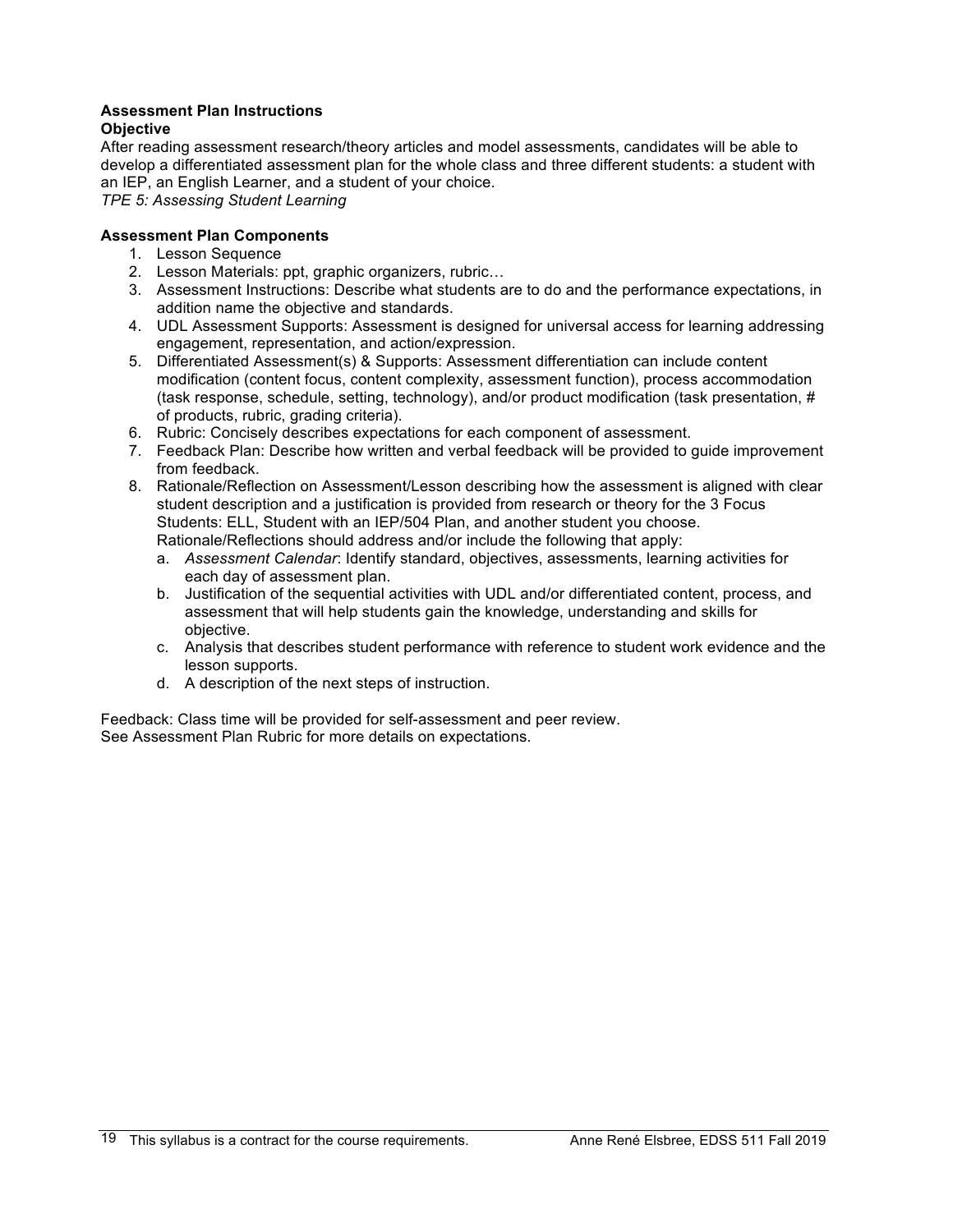**ASSESSMENT PLAN RUBRIC 15 Points Possible** This mimics the rubrics for CalTPA cycle 1.

# **RUBRIC 1.5 STEP 2: TEACH AND ASSESS**

**Essential Question:** How does the candidate establish clear learning expectations based on an understanding of students' prior knowledge and maintain a positive learning environment\* that supports all students to access and meet the content-specific learning goal(s)?

| Level 5           | Level 4           | Level 3            | Level <sub>2</sub>   | Level 1             |
|-------------------|-------------------|--------------------|----------------------|---------------------|
| All of Levels 3 & | All of Level 3,   | Candidate sets     | Candidate sets       | Candidate does      |
| 4, plus:          | plus:             | learning           | vague                | not set clear       |
| Candidate's       | Candidate and     | expectations       | learning             | learning            |
| annotations       | students          | during the         | expectations         | expectations        |
| explain how and   | interact with     | opening of the     | during               | during              |
| why the UDL       | each other        | lesson, directly   | the opening of       | the opening of      |
| strategy(ies)     | through           | connects the       | the lesson           | the lesson.         |
| used establish    | questioning and   | lesson to prior    | and minimally        |                     |
| an inclusive      | conversation that | learning of        | connects             | 0R                  |
| environment that  | demonstrates      | content, and       | lesson to prior      | Candidate does      |
| supports all      | positive and      | explains how this  | learning.            | not connect         |
| students to learn | respectful        | lesson fits in the | Candidate's          | lesson to prior     |
| and how these     | rapport with each | larger unit of     | annotations          | learning or         |
| strategies        | other and         | instruction.       | minimally explain    | explain how it fits |
| provide equitable | reinforces deep   | Candidate's        | strategy(ies)        | in the              |
| access to         | learning of       | annotations        | attempted to         | larger unit of      |
| content.          | content.          | explain how a      | establish a          | instruction.        |
|                   |                   | positive and safe  | positive and safe    |                     |
| Citations are     |                   | learning           | learning             | 0 <sub>R</sub>      |
| provided for all  |                   | environment was    | environment.         | Candidate's         |
| teaching          |                   | established.       | It is not clear that | annotations do      |
| strategies.       |                   | Strategies seen    | strategies           | not explain why     |
|                   |                   | in video(s)        | will support         | or how a            |
|                   |                   | support students   | students to          | positive and safe   |
|                   |                   | to access and      | access and meet      | learning            |
|                   |                   | meet content-      | content specific     | environment is      |
|                   |                   | specific learning  | learning goal(s).    | established.        |
|                   |                   | $goal(s)$ .        |                      |                     |

SELF-ASSESS: Identify on what page and paragraph is evidence of the level you accomplished as well as a written rationale for why you deserve that score.

# **RUBRIC 1.6 STEP 2: TEACH AND ASSESS**

**Essential Question:** How does the candidate actively engage students in deep learning of content and monitor/assess their understanding?

| Level 5           | Level 4          | Level 3          | Level 2           | Level 1             |
|-------------------|------------------|------------------|-------------------|---------------------|
| All of Levels 3 & | All of Level 3,  | Instruction and  | Instruction and   | Instruction and     |
| 4, plus:          | plus: Students   | assessment       | assessment        | assessment          |
| Instruction and   | have             | require students | require students  | demonstrate lack    |
| assessment        | opportunities to | to actively      | to engage in      | of attention to the |
| promote           | actively develop | engage in        | lower-order       | levels of student   |
| inclusion for all | their own        | higher-order     | thinking about    | engagement with     |
| students through  | understandings   | thinking/deep    | content, AND/OR   | content and/or      |
| providing         | linked to lesson | learning         | strategies        | classroom           |
| opportunities to  | $goal(s)$ .      | (analysis,       | engage students   | management          |
| participate in    | Candidate        | synthesis,       | in passive        | necessary for       |
| classroom         | monitors student | evaluation,      | learning of       | student learning.   |
| discourse and as  | learning         | interpretation,  | content during    | OR There are        |
| members of the    | throughout the   | transfer) about  | the lesson (e.g., | inaccuracies in     |

20 This syllabus is a contract for the course requirements. Anne René Elsbree, EDSS 511 Fall 2019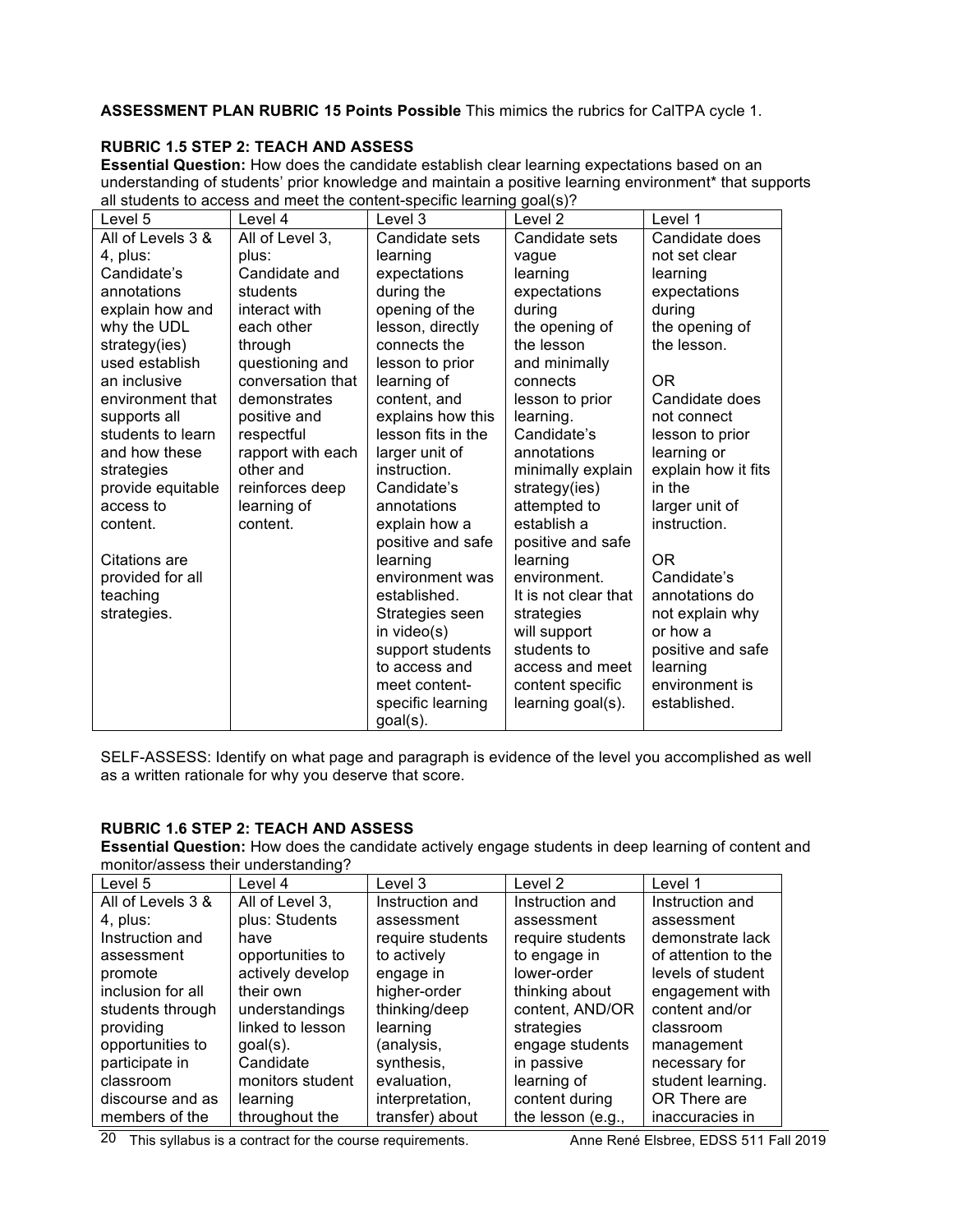| community.<br><b>Students</b><br>independently<br>facilitate their<br>own work either<br>in a whole group,<br>small group,<br>pairs, or<br>individually,<br>choosing how to<br>advance their<br>learning. | lesson and<br>adjusts<br>instruction for<br>whole class. | content.<br>Candidate<br>monitors student<br>learning to check<br>for<br>understanding<br>throughout the<br>lesson. | primarily the<br>candidate talks<br>throughout the<br>lesson while<br>students sit and<br>listen or take<br>notes). | presented<br>content. |
|-----------------------------------------------------------------------------------------------------------------------------------------------------------------------------------------------------------|----------------------------------------------------------|---------------------------------------------------------------------------------------------------------------------|---------------------------------------------------------------------------------------------------------------------|-----------------------|

SELF-ASSESS: Identify on what page and paragraph is evidence of the level you accomplished as well as a written rationale for why you deserve that score.

## **RUBRIC 1.7 STEP 3: REFLECT**

**Essential Question:** How does the candidate analyze and describe the impact of their asset and needsbased lesson planning, teaching, and assessment of student learning and explain how the lesson supports this group of students and the three focus students?

| Level 5           | Level 4            | Level 3             | Level 2          | Level 1          |
|-------------------|--------------------|---------------------|------------------|------------------|
| All of Levels 3 & | All of Level 3,    | Candidate           | Candidate's      | Candidate's      |
| 4, plus:          | plus:              | connects the        | reflection       | reflection       |
| Candidate         | Candidate          | importance of       | demonstrates a   | provides no      |
| demonstrates a    | provides a clear   | knowing             | minor or         | connection       |
| Clear             | rationale for how  | students' assets    | narrow           | between student  |
| understanding of  | and why            | and needs           | understanding of | assets and       |
| the principles of | adaptations to     | to student          | what was         | needs and        |
| UDL regarding     | instruction        | learning, and       | learned about    | impact on their  |
| the development   | were or were not   | analyzes and        | planning,        | planning,        |
| of flexible       | made               | describes how       | teaching,        | teaching, and    |
| learning          | during the lesson  | knowing this        | AND/OR           | monitoring of    |
| environments      | to meet            | information can     | monitoring       | student          |
| that can support  | whole class,       | lead to the         | student learning | learning.        |
| individual        | group, and/or      | development of      | in regard to     | OR.              |
| learning          | individual student | instruction that is | students' assets | Candidate does   |
| differences,      | needs.             | engaging,           | or needs.        | not describe     |
| allowing for an   |                    | challenging, and    | Candidate        | approach to      |
| inclusive         |                    | motivating          | describes        | support learning |
| classroom, and    |                    | to learners,        | approach to      | for the whole    |
| applies that      |                    | including the       | support learning | class and three  |
| understanding to  |                    | whole class and     | for the whole    | focus students.  |
| an analysis       |                    | three focus         | class OR three   |                  |
| of the planning   |                    | students.           | focus students.  |                  |
| and               |                    |                     |                  |                  |
| implementation    |                    |                     |                  |                  |
| of this lesson.   |                    |                     |                  |                  |

SELF-ASSESS: Identify on what page and paragraph is evidence of the level you accomplished as well as a written rationale for why you deserve that score.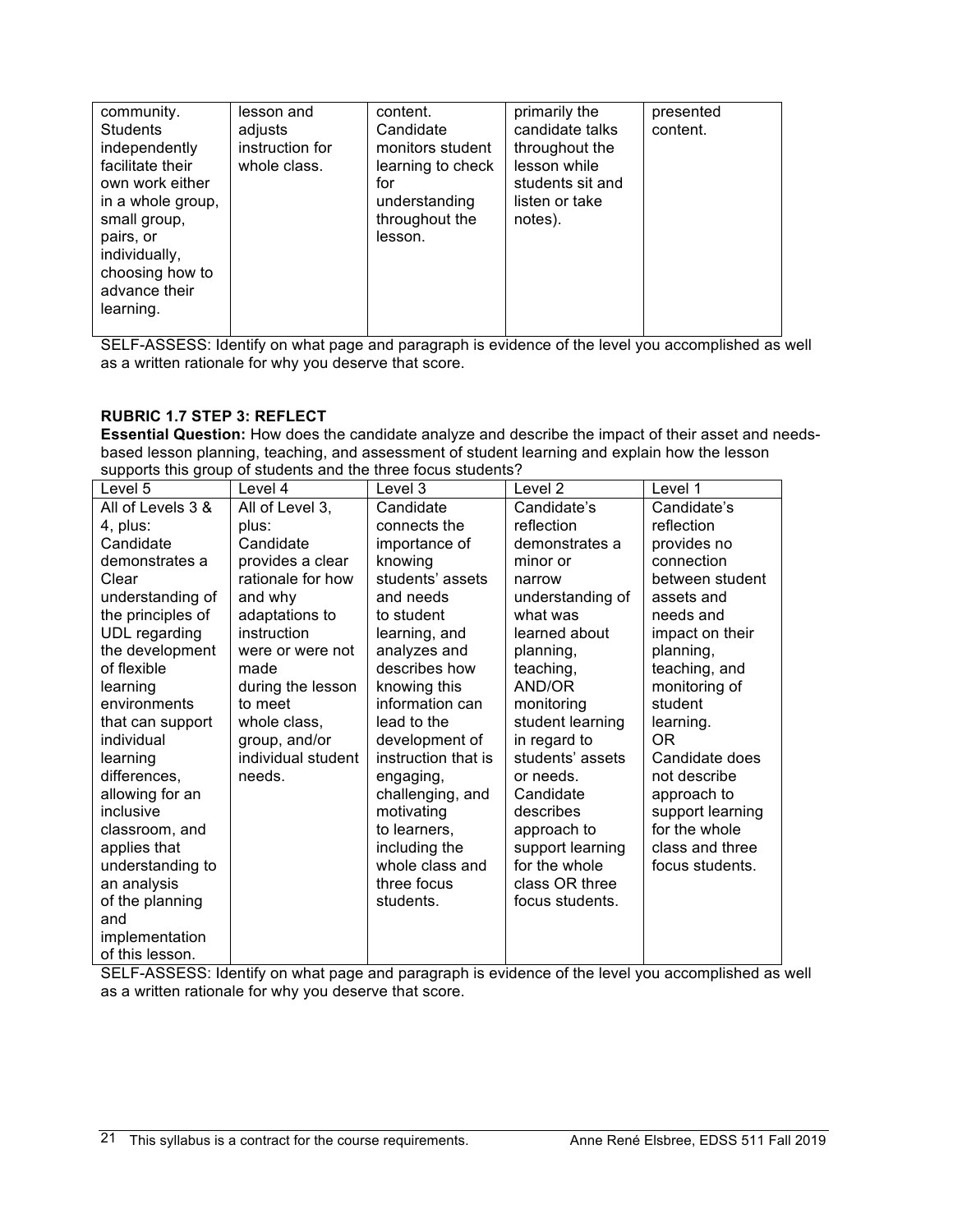## **COURSE SCHEDULE/OUTLINE**

See details for weekly assignments and resources on cougar course @ cc.csusm.edu. This Course Schedule is tentative and it may be changed to respond to student needs. Changes will be announced in class and posted on the EDSS 511 Cougar Course.

| Date & Topic             | Readings & Assignments                                                              |
|--------------------------|-------------------------------------------------------------------------------------|
| #1 Aug. 26               | <b>READ Syllabus</b>                                                                |
| Lesson Plan              | EXPLORE https://secondarydifferentiation.weebly.com/                                |
| Format                   | READ https://thesecondprinciple.com/teaching-essentials/models-of-                  |
|                          | teaching/madeline-hunter-lesson-plan-model/                                         |
|                          | READING RESPONSE (RR) #1. Using Madeline Hunter's model draft a lesson              |
|                          | based on task given at orientation.                                                 |
| #2 Sept. 2               | Complete all tasks online to earn credit for attendance                             |
| UDL vs Differentia-      | READ the Multiple Representations of UDL posted on cougar courses                   |
| tion                     | <b>READ 3 online materials:</b>                                                     |
|                          | http://www.edweek.org/tsb/articles/2008/09/10/01tomlinson.h02.html                  |
|                          | https://www.wrightslaw.com/info/sec504.accoms.mods.pdf                              |
|                          | https://secondarydifferentiation.weebly.com/                                        |
|                          | POST on UDL vs Differentiation Forum by Monday, September 2nd                       |
|                          | 1. Identify 3 UDL that you and your CT can use in your classes.                     |
|                          | 2. Identify 3 Differentiation strategies that you and you CT use in your classes.   |
|                          |                                                                                     |
|                          | 3. Explain each strategy and who will be served by each strategy based on st. info. |
| #3 Sept. 9<br>Vocabulary | READ Antonacci, Patricia. & O'Calaghan, Catherine M. (2012). IV. Essential          |
| <b>Joint Session</b>     | Strategies for Teaching Vocabulary, Promoting Literacy Development: 50              |
|                          | Research-Based Strategies for K-8 Learner, Thousand Oaks, CA: Sage                  |
|                          | Publications, pp.83-114. http://www.sagepub.com/upm-data/40627_4.pdf                |
|                          | BRING ideas for vocab, standard, objective, and strategy.                           |
| #4 Sept. 16              | READ Singer, Tanya Ward. (Oct. 15, 2015). 4 Sentences Educators Need to Stop        |
| <b>Lit Circle</b>        | Saying about Students, Corwin Connect. https://corwin-connect.com/2015/10/4-        |
| Talk Like a Pirate       | sentences-educators-must-stop-staying-about-students/                               |
| Day Practice             | RR #2 Observation of Students with and IEP or 504 Plan                              |
|                          | POST your literature circle plan in class Monday.                                   |
| #5 Sept. 23              | READ Heritage, Margaret. (Spring 2011). Formative Assessment: An enabler of         |
| Assessment               | learning, BETTER: Evidence-Based Education. Retrieved from https://www.csai-        |
| <b>Joint Session</b>     | online.org/sites/default/files/resources/4666/FA_Enabler_of_Learning.pdf            |
|                          | BRING Assessment ideas & materials for your lesson.                                 |
| #6 Sept. 30              | READ 10 Ways to Bring out the Best in Students with Special Needs (Vickers,         |
| Differentiation for      | 2017)                                                                               |
| Student with             | RR #3 Differentiation for Student w/ IEP/504 Plan DUE Thursday, September 26th      |
| IEP/504 Plan             | BRING a copy of your class profile & lesson plan draft                              |
| #7 Oct. 7                | READ Villa, R.A. Thousand, J.S. & Nevin, A.I. (2010). Chapter 9: Students as        |
| Self-Discipline          | Collaborators in Responsibility, Collaborating with Students in Instruction and     |
| Pyramid as a             | Decision Making, Thousand Oaks, CA: Corwin Press, p. 171-188.                       |
| Management Plan          | EXPLORE https://secondaryclassroommanagementplan.weebly.com/                        |
|                          | READ the second half of Management Book                                             |
|                          | In Class Literature Circle Meeting                                                  |
|                          | RR #4 Describe how you will communicate with your students and their family the     |
|                          | expectations, supports, and achievements throughout the year. Cite authors for the  |
|                          | strategies you describe. DUE Thursday, October 3rd                                  |
|                          | DUE Lesson Plan Monday, October 7th                                                 |
| #8 Oct. 14               | POST Management Book Infographic by Thursday, October 10th                          |
| Share                    | READ Management Book Infographics Posted by Monday, October 14th                    |
| Management Book          | <b>PRESENT Management Book Strategies</b>                                           |
| Infographic              |                                                                                     |